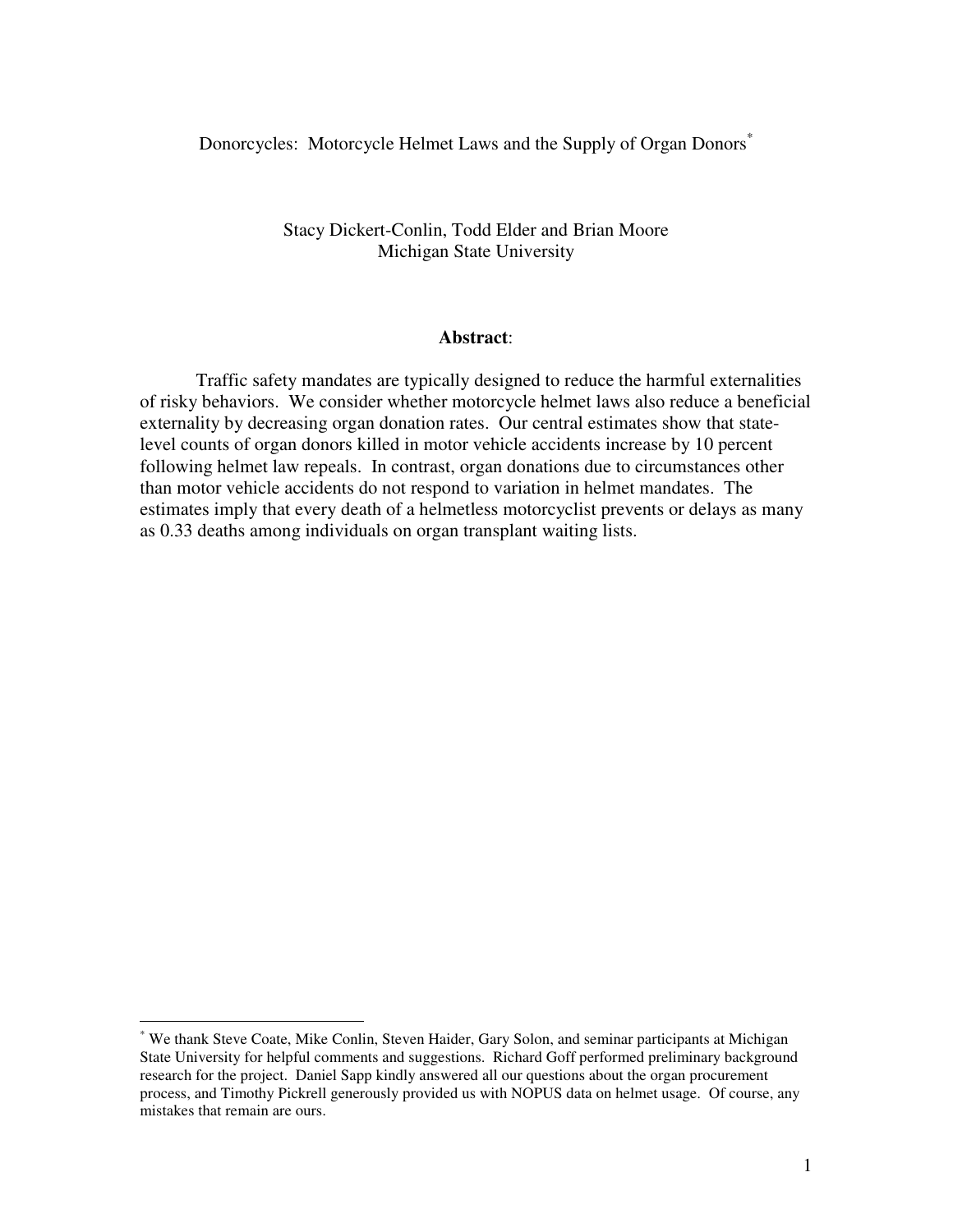## **I. Introduction**

Empirical evidence consistently shows that motorcyclist deaths are disproportionately concentrated among those riding without a helmet. Based in part on this evidence, helmetless motorcyclists are perceived as a major source of transplantable organs, particularly within the medical trauma community.<sup>1</sup> The perceived link between helmet usage and organ donation has even motivated two recently proposed laws: in 2003, California Assembly Bill 1200 and New Mexico Senate Bill 239 would have made consent for organ donation *presumed* for all helmetless motorcyclists involved in fatal accidents.<sup>2</sup> Both bills ultimately failed, so organ donation in all 50 states still requires *informed* consent in the form of explicit written authorization from either the potential donor or surviving family members.

Despite the perception that helmet usage reduces organ donation rates, no previous research investigates whether such a link exists. Estimates of the magnitude of this relationship are essential to cost-benefit analyses of government regulation of motorcycle helmet use. Currently, cost-benefit arguments are largely based on weighing personal freedoms against the negative externalities associated with helmetless motorcycling, including costs to public health programs resulting from the high rates of injury and death among those involved in accidents

2 For the specific language of the California and New Mexico bills, see http://info.sen.ca.gov/pub/03- 04/bill/asm/ab\_1151-1200/ab\_1200\_cfa\_20040109\_124839\_asm\_comm.html and

 $\overline{a}$ <sup>1</sup> According to an anonymous transplant surgeon quoted on *New York Times'* online "Wheels" blog in 2008, "[m]otorcycle fatalities are not only our No. 1 source of organs, they are also the highest-quality source of organs, because donors are usually young, healthy people with no other traumatic injuries to the body, except to the head…" http://wheels.blogs.nytimes.com/2008/07/07/brain-dead-why-are-there-no-mandatory-helmet-laws/ (accessed August 3, 2009). Similarly, Trauma.org, an organization of professionals in trauma and critical care, published a discussion about helmet laws that included several mentions of the word "donorcycle" and claims by physicians such as "[w]asn't there a study a couple of years ago which showed organ donations went down by a third when motorcycle helmet laws were strickly (sic) enforced?" http://www.trauma.org/archive/archives/helmet.html (accessed March 9, 2009).

http://www.nmlegis.gov/Sessions/03%20Regular/bills/senate/SB0239.pdf, respectively (accessed March 9, 2009). Under this presumed consent paradigm, motorcyclists could "opt out" of being potential donors only by signing a form explicitly prohibiting their organs for use in transplants. Several European nations currently operate under a presumed consent paradigm; see Abadie and Gay (2006) for more details.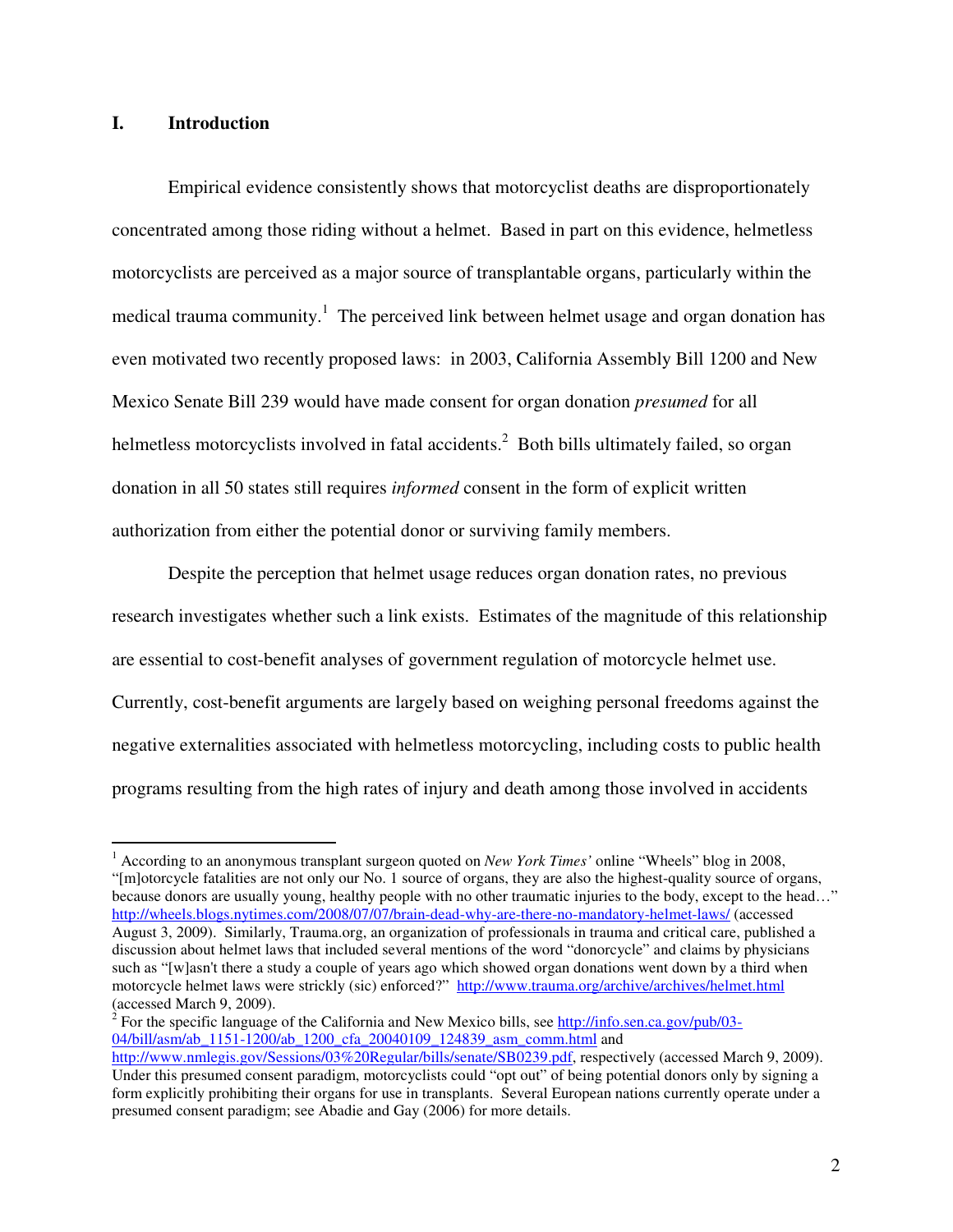(GAO 1991). We intend to measure an additional, unintended cost of government helmet regulation. More broadly, quantifying the effect of helmet laws on organ donation rates provides insight into how these laws contribute to the severe shortage of organs in the United States.

Using state- and year-specific data on organ donation and variation across states and time in helmet laws, we present evidence that helmet laws reduce organ donation rates. Our estimates suggest that statewide helmet mandates are associated with nearly 10 percent reductions in the number of organ donors who die in motor vehicle accidents (MVAs). In contrast, helmet laws are unrelated to the number of organ donors who die due to non-MVA circumstances such as homicide or natural causes. As further evidence that the estimates identify a causal mechanism, we find large effects of helmet laws on MVA donation rates among men but not among women, which is compelling because men account for more than 90 percent of annual motorcyclist fatalities. Combined with estimates of the effect of helmet laws on motorcycle fatalities, the central results suggest that every death prevented by motorcycle helmet laws shrinks the supply of organ donors by 0.124. Although this is a large effect within the population of motorcycle riders, it is small in relation to the excess demand for organs – eliminating helmet laws nationwide would only negligibly reduce the current shortage of organ donors in the United States.

In the following section, we review the history of helmet laws and describe the mechanism by which helmet laws could influence the supply of organ donors. Section 3 describes the organ donation data from the Organ Procurement and Transplantation Network and how they relate to publicly available traffic fatality data. Section 4 presents the empirical specifications and results, and Section 5 concludes.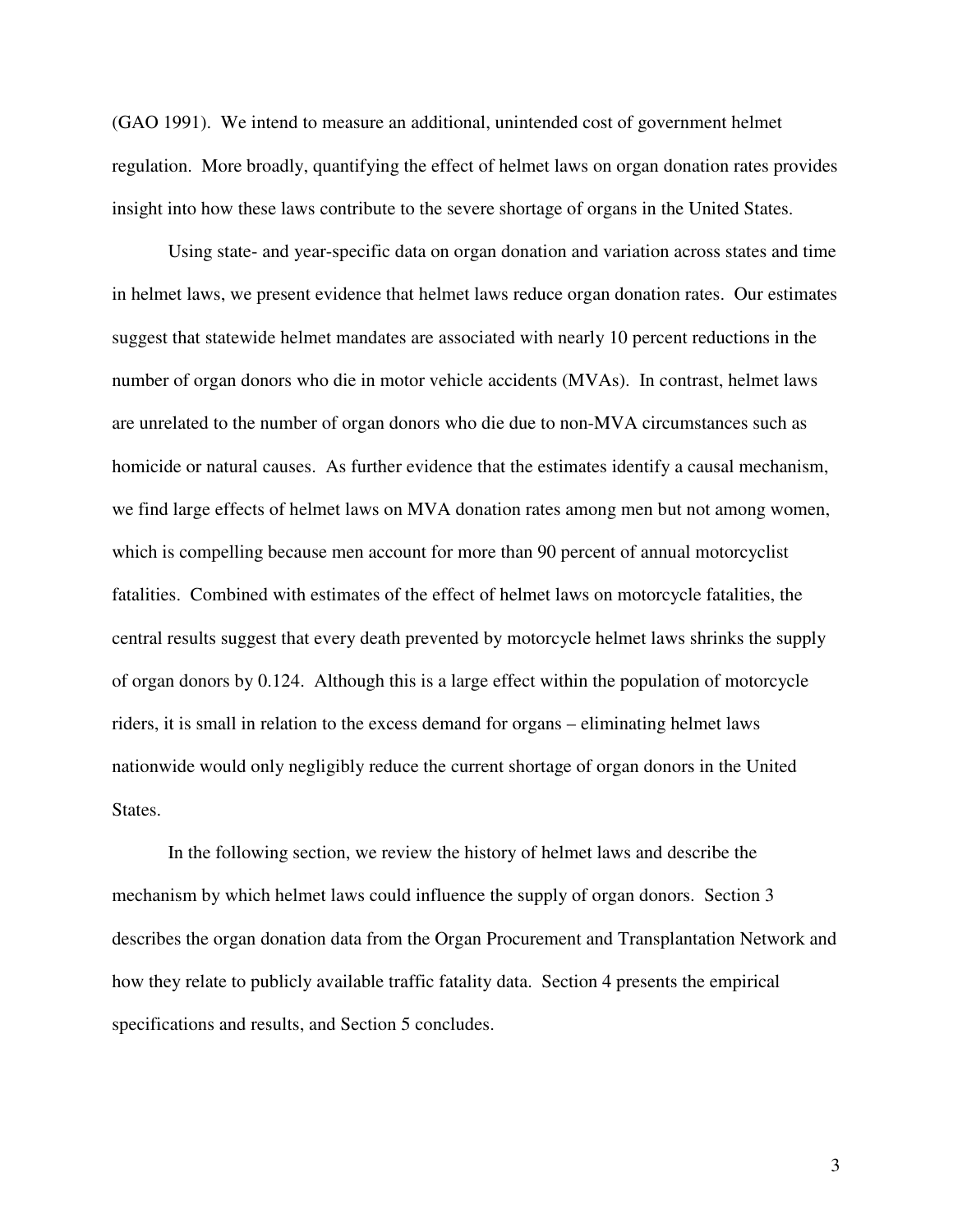## **II. Institutional Details of Helmet Laws and Their Link to Organ Donation**

Between 1966 and 1995, the federal government twice implemented and retracted acts that set guidelines requiring all motorcycle riders to wear helmets. Although federal legislation has never been a strict mandate to states, which ultimately set helmet usage laws, it has included explicit threats to withhold federal highway funds from noncompliant states, resulting in substantial swings in state-level legislation.<sup>3</sup> No federal helmet legislation currently exists, but state legislatures continue to debate and modify their own helmet laws. Currently, 20 states have universal coverage laws, 27 states have partial coverage laws that typically mandate helmet usage for all riders under age 18, and 3 states do not require any riders to wear a helmet.<sup>4</sup> Since the most recent federal guidelines for helmet mandates were removed in 1995, six states (Arkansas, Texas, Kentucky, Louisiana, Florida, and Pennsylvania) repealed universal helmet laws, with Louisiana reinstituting their universal law in 2004. Appendix Table 1 shows the timing of these seven law changes, which play a key role in the analysis below on the link between helmet laws and organ donation.

The decline in the prevalence of helmet laws since 1995 is perhaps surprising in light of strong evidence that these laws increase helmet use and reduce fatalities. Using data from the

 $3$  The 1966 Highway Safety Act authorized the Secretary of Transportation to withhold up to 10 percent of federal highway construction funds from any state that did not adopt universal helmet laws. The Act was amended in 1976, eliminating the helmet law mandate and removing the authority to withhold funds. Under the 1991 Intermodal Surface Transportation Efficiency Act, states that enacted both universal helmet laws and seat belt laws would be eligible to receive federal grant money, while states that did not comply would be subject to a 3 percent reallocation of federal highway funds towards highway safety programs. The threat of reallocation was removed with the passage of the National Highway System Designation Act in 1995 (Houston and Richardson, 1995).<br><sup>4</sup> Een the numeres of this study, pertial severage laws are sepaidered equivalent to beying no helmet.

For the purposes of this study, partial coverage laws are considered equivalent to having no helmet law due to enforcement difficulties and the high proportion of the riding population facing no restrictions. Although the most common partial coverage law requires helmets for riders under age 18, some states have restrictions for riders under age 15, 19, or 21. A handful of states currently require helmets for operators with instructional permits, less than one year of riding experience, or less than \$10,000 of personal injury insurance. All helmet statutes specify maximum punishments for violation; for example, in Georgia, riding without a helmet is punishable by a fine of up to \$1,000 and one year in jail, but the typical punishment for a first offense is a fine of \$90. See http://www.iihs.org/laws/HelmetUseCurrent.aspx for more information on current state helmet laws.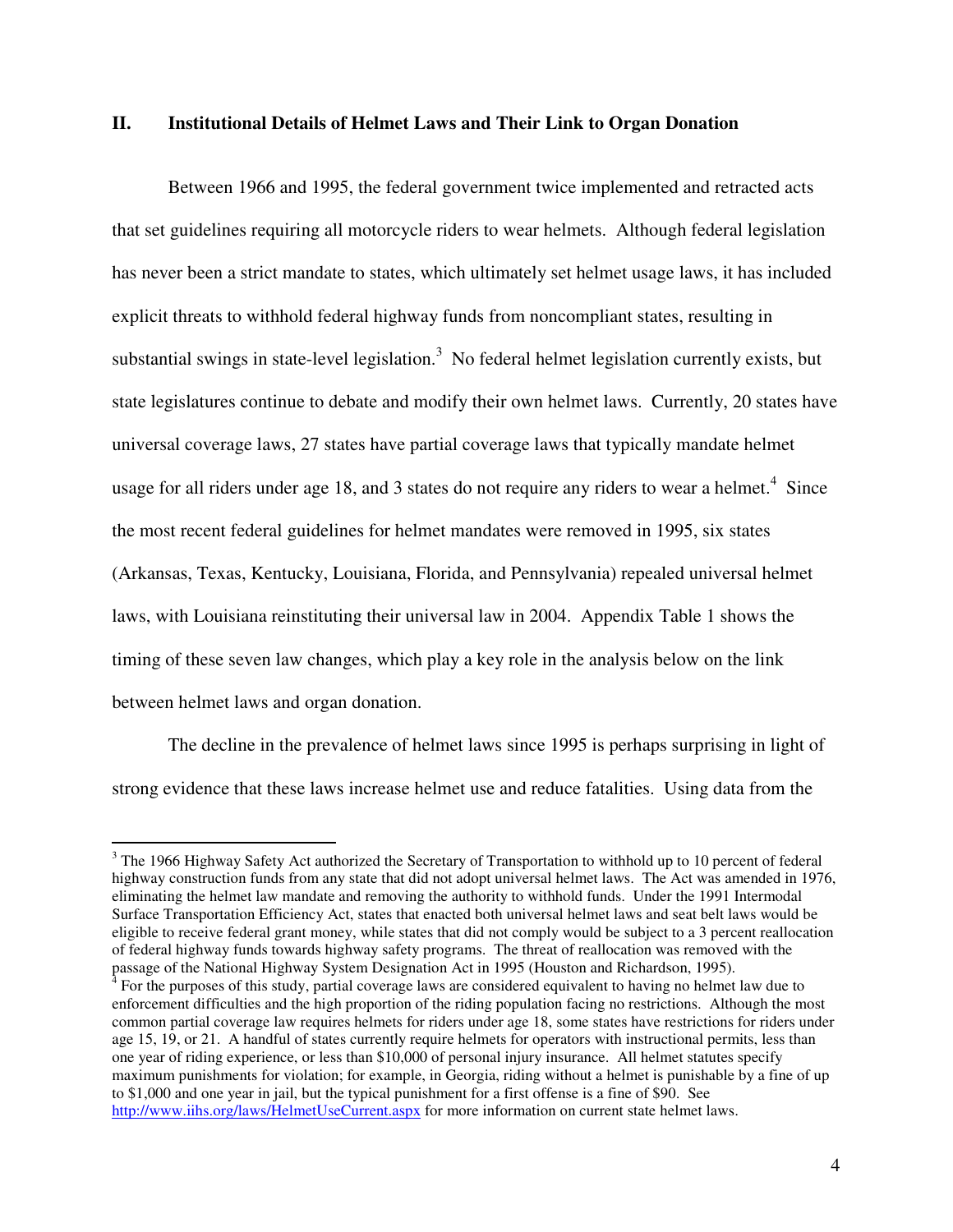2006 and 2007 National Occupant Protection Use Survey (NOPUS), a field study conducted by the National Highway Traffic Safety Administration to measure the use of motorcycle helmets and seat belts, we estimate helmet usage rates in states with a universal law to be 97.8%, compared to 54.2% in states with partial or no laws. Although the presence of helmet laws could be correlated with preferences of riders within a state, many studies using single-state data also find that helmet usage decreases from nearly 100 percent to roughly 55 percent following universal law repeals (see Berkowitz 1981, Dare et al. 1978, Gilbert et al. 2008, Kraus et al. 1995, Lund et al. 1991, Preusser et al. 2000, Struckman-Johnson 1980, Ulmer and Northrup 2005, and Ulmer and Preusser 2003).

Several additional studies measure the effectiveness of motorcycle helmets in protecting riders in the event of a crash, with arguably the most convincing approach based on withinvehicle variation in survival and helmet use among rider-passenger pairs. Using this approach, Dee (2009) found that helmets reduce fatality risk by 34 percent. A related literature estimates the effects of helmet laws on state-level fatality rates. Estimates based on within-state variation in fatalities and helmet laws over time suggest that universal helmet laws reduce per capita fatalities by more than 20 percent relative to partial laws and by 27 to 29 percent compared to no laws at all (Dee 2009, Houston and Richardson 2008, Sass and Zimmerman 2000).<sup>5</sup>

#### *The Logistics of Organ Donation*

 $\overline{a}$ 

Although brain death is rare, occurring in less than 1 percent of all deaths in the U.S., almost all non-living organ donors are brain dead at the time of organ recovery. In the context of organ donation, the crucial distinction between brain death, which involves the irreversible

 $<sup>5</sup>$  A number of additional studies focus on a single state before and after a helmet law change. For examples, see</sup> Auman et al. (2002), Bledsoe et al. (2002), Bledsoe and Li (2005), Eberhardt et al. (2008), Hotz et al. (2002), Kraus et al. (1994), Mayrose (2008), Mertz and Weiss (2008), Muller (2004), and Muller (2007).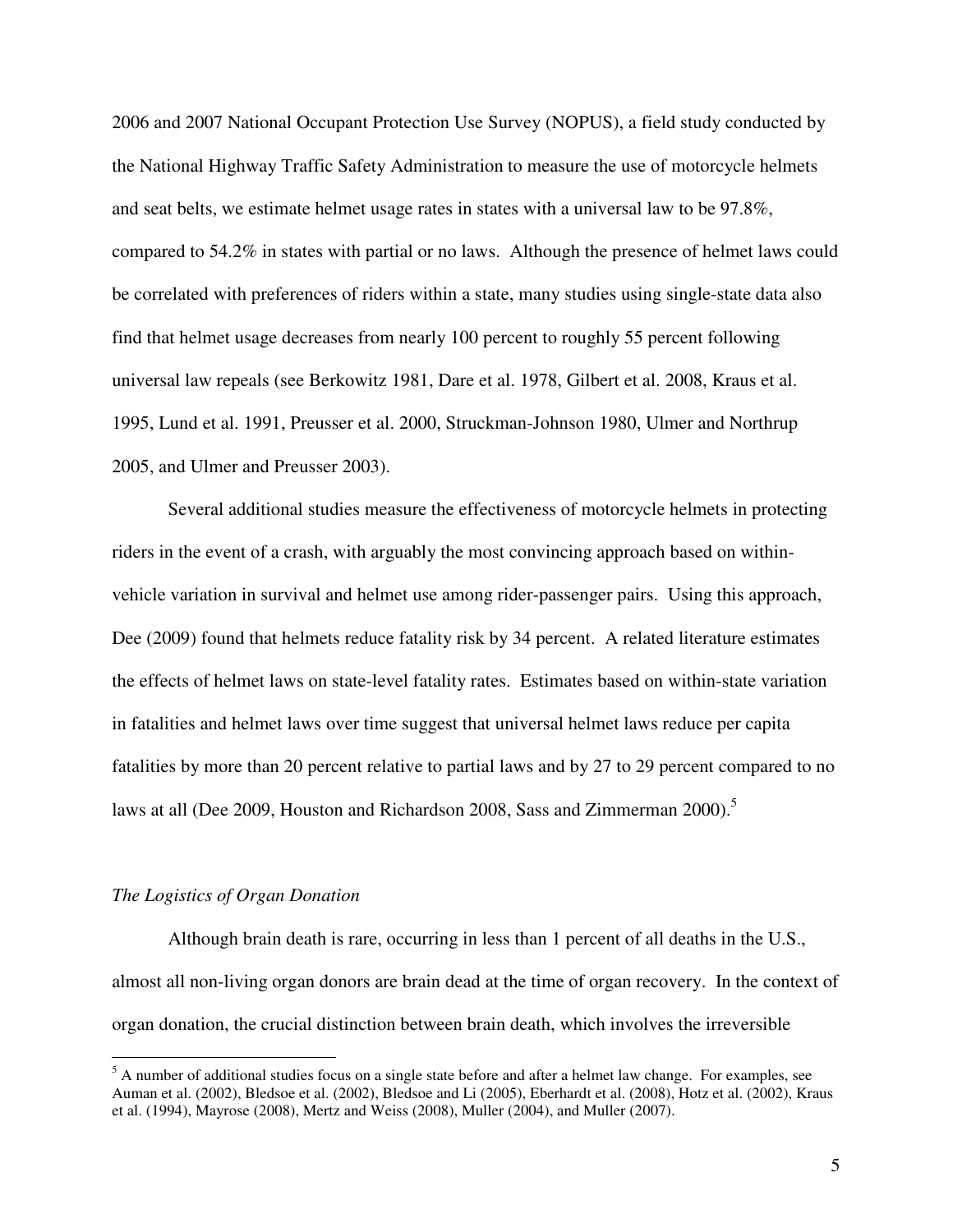cessation of all brain function, and the more common classification of death (known as "cardiac death") lies in the fact that the heart continues to beat after brain death occurs. Although lung function ends in both definitions of death, current medical technology allows for essentially indefinite respiration via a ventilator following brain death, so the internal organs receive oxygenated blood and remain fully functional and viable for transplantation. In contrast, organs deteriorate rapidly following cardiac deaths and are therefore unsuitable for transplantation except in extraordinary circumstances.<sup>6</sup> If the brain dead patient is otherwise healthy and provided informed consent for donation, either directly or through family members, surgeons instigate the process of organ recovery.<sup>7</sup>

Head trauma and ischemic stroke are the leading causes of brain death, and both conditions may leave the rest of the body in nearly pristine condition. The perception that helmetless motorcyclists are good candidates for organ donors is based on the notion that they can be killed in low-speed, relatively minor collisions solely as a result of head trauma. In contrast, a deceased helmeted cyclist or automobile occupant is likely to have been in a violent collision that caused widespread internal damage and cardiac death. Although the distinction between brain death and cardiac death is undocumented in the context of helmet laws, the existing evidence on helmet use and deaths implies that the incidence of brain death is likely to be lower when helmet laws are in place.

The final link between helmet laws and the supply of organs for transplantation involves the transition from brain death to consenting organ donor. Although federal law has always

<sup>&</sup>lt;sup>6</sup> An example of such a circumstance is the growing but controversial practice of "non-heart beating donation", in which patients with non-survivable brain injuries (who are not brain dead because they retain some minimal brain stem function) become donors. Donation in such cases entails removing the patient from a ventilator, typically in the operating room. Once the patient's heart stops beating, the physician declares the patient dead and organs are removed. See http://www.organtransplants.org/understanding/death/ for more details.

<sup>&</sup>lt;sup>7</sup> "Otherwise healthy" individuals are defined as less than 70 years of age and lacking contraindications to organ donation defined by the International Classification of Diseases. Table 2 of Guandagnoli et al. (2003) lists these contraindications, which include cancer, HIV, hepatitis, and a number of other blood-borne infections.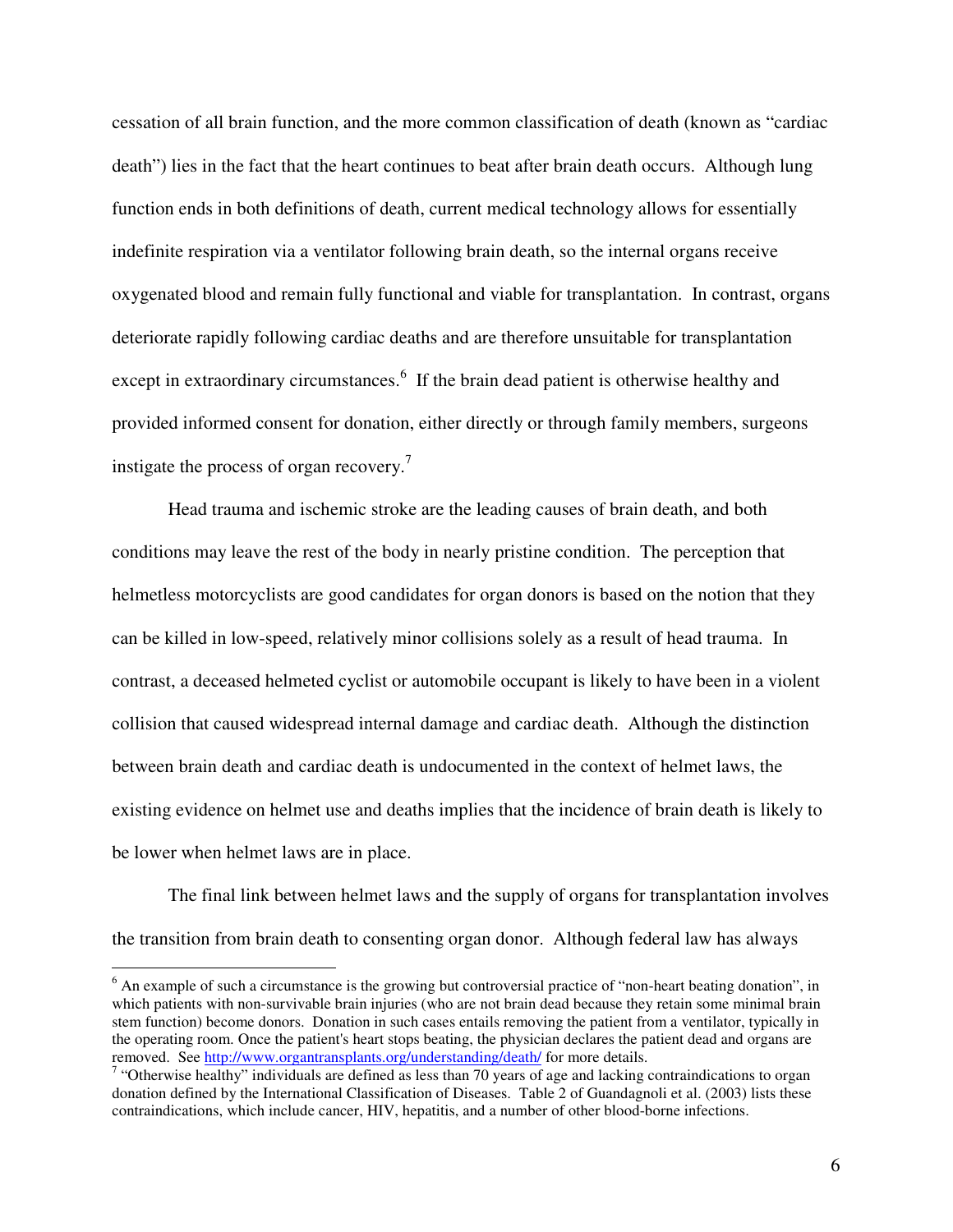maintained that health care professionals only need the potential donor's consent to recover organs, a practice known as *first-person* consent, health care professionals typically also seek permission from the potential donor's next-of-kin. Due primarily to low consent rates, donation rates among all potential donors range from 30 to 42 percent according to Guandagnoli et al. (2003) and Sheehy et al. (2003). Despite this apparent inefficiency in organ procurement, policies such as helmet laws that affect the incidence of brain death will likely affect the supply of organs for transplantation. We turn next to measuring the magnitude of this effect.

### **III. Data**

The U.S. first established a unified transplantation network, the Organ Procurement Transplantation Network (OPTN), under directive from the 1984 National Organ Transplant Act. This act provided the authority to divide the United States into mutually exclusive donation service areas (DSAs), each of which was assigned to an Organ Procurement Organization (OPO). Each OPO is a local monopoly within its DSA, exclusively responsible for coordinating and facilitating donation services. One of OPTN's key initiatives involves collection and management of data from every donation and transplant occurring in the United States.<sup>8</sup>

The organ donation data used in this paper are DSA-level counts of deceased donors, available on the OPTN website (http://www.OPTN.org). There are 57 operational OPOs, and therefore DSAs, in the U.S. that provide data to the OPTN. In most cases, the aggregation from DSA to the state level is straightforward, but some DSAs cover part or all of multiple states. In these cases, we assign the donation statistics for the entire OPO to the state where the OPO is

<sup>&</sup>lt;sup>8</sup> The National Organ and Transplant Act also outlawed the purchase and sale of organs and established the OPTN with the responsibilities of creating a system for matching organs to individuals. It also established OPOs as clearinghouses for acquiring useable organs, maintaining organ quality standards and allocating donated organs equitably (see http://optn.transplant.hrsa.gov/SharedContentDocuments/NOTA\_as\_amended\_-\_Jan\_2008.pdf, accessed 5/19/09).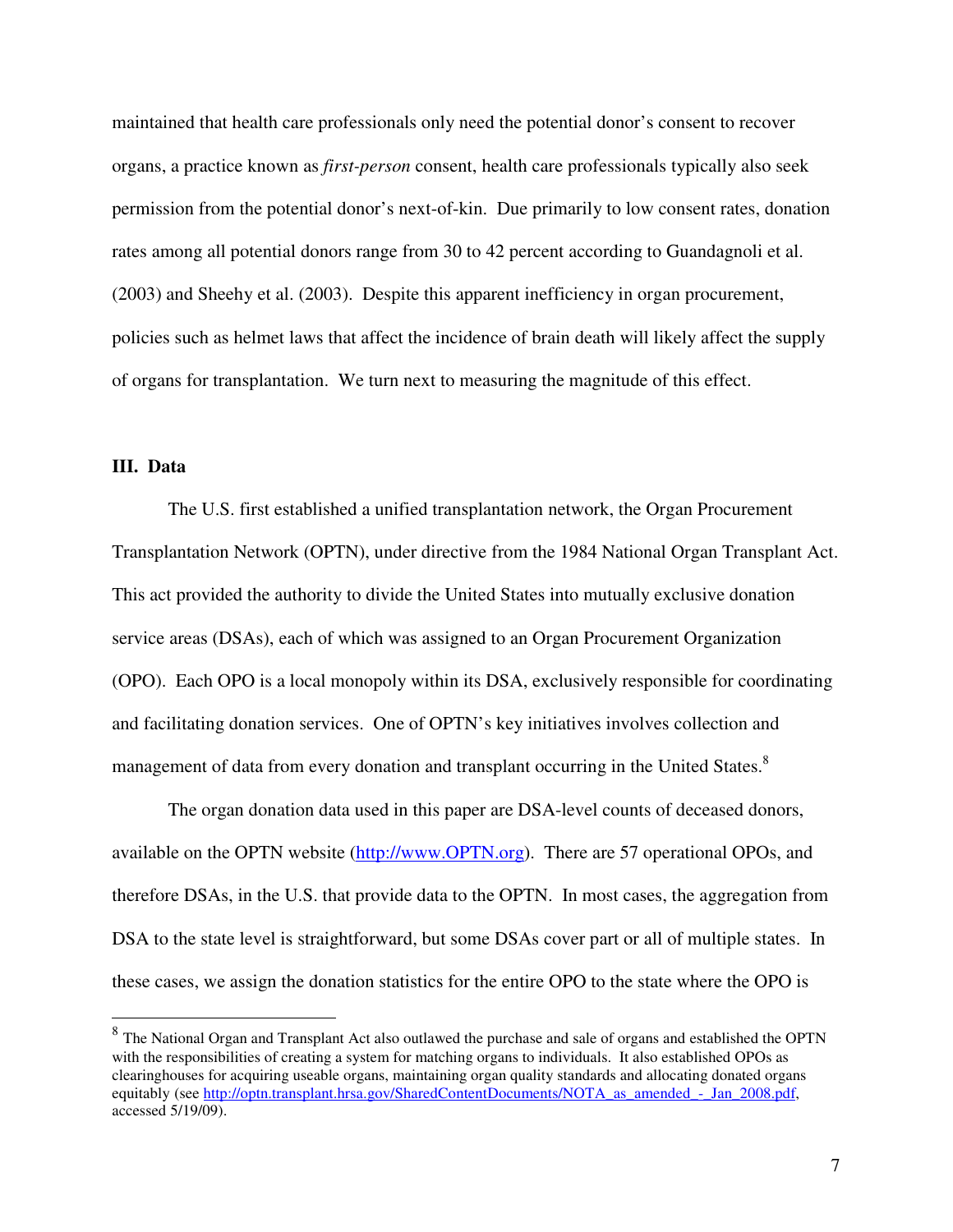headquartered. Because our identification strategy is based on state variation in helmet laws, this assignment may present problems if deaths from a county in a given state are designated to another state's donor counts. However, as we describe below, our results are insensitive to restricting our analysis to DSAs that include only one state. Aggregating to the state level results in 38 observations per year because 13 states do not contain an OPO headquarters (D.C. contains its own OPO). Appendix Figure 1 shows a map of the geographic area of all DSAs, and a complete listing of OPO locations can be found at http://unos.org/members/directory.asp.

The OPTN website provides donor counts from 1988 onward, originating from the Deceased Donor Registration Worksheet filled out at the time of donation. This document lists data on the demographics, medical history, and certification of consent for each donor.<sup>9</sup> Beginning April  $1<sup>st</sup>$ , 1994, the Worksheet also recorded the donor's circumstance of death, with separate categories for MVAs, other accidents such as falls, child abuse, suicide, homicide, none of the above, and, beginning in 1999, natural causes.

Table 1 presents the number of organ donors per million persons by circumstance of death and gender of donor from 1994 to 2007, with all circumstances other than MVAs aggregated to a single "All Others" category. Note that because reporting of "circumstance of death" began in April of 1994, all donors from the first three months of 1994 are listed in the "All Others" category, making recorded MVA donation rates artificially low in 1994. From 1995 to 2007, donations resulting from circumstances other than MVAs rose steadily for both males and females, increasing by roughly 43 percent from 15.29 to 21.85 per million persons. In contrast, donations due to MVAs were essentially flat during this period, declining from 5.43 to 5.36 per million from 1995 to 2007.

<sup>&</sup>lt;sup>9</sup> For a sample Deceased Donor Registration Worksheet, see http://www.unos.org/SharedContentDocuments/Deceased\_Donor\_Registration.pdf.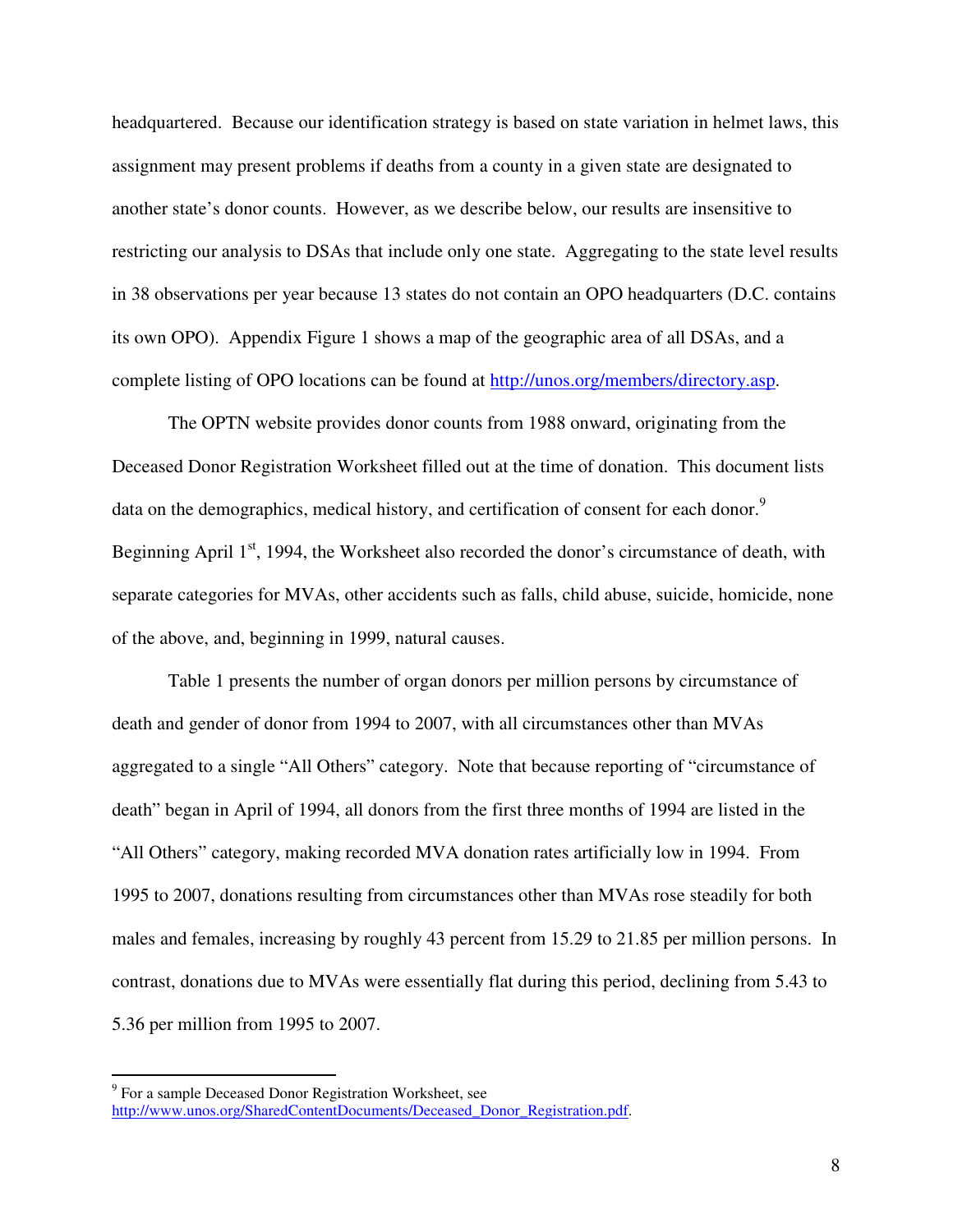Because MVAs as a source of organ donors include all motor vehicle accidents, rather than specifically motorcycle accidents, we also use fatality data from the National Highway Traffic Safety Administration's Fatality Analysis Reporting System (FARS) to refine our analysis.<sup>10</sup> Table 2 summarizes motor vehicle fatalities by vehicle type and gender from 1994 to 2007. Note that overall fatality rates declined 13 percent, from 156.3 per million persons in 1994 to 135.3 in 2007, and declined roughly 20 percent (from 147.4 to 118.3 per million) among those in vehicles other than motorcycles. In contrast, motorcycle fatality rates increased by 90 percent over the same period, from 8.9 to 17.0 per million persons. Taken together, Tables 1 and 2 show that per capita donors due to MVAs were roughly constant between 1994 and 2007 in spite of steady decreases in traffic fatalities among those not riding motorcycles. Based solely on the yearly averages, it is unclear whether MVA donor rates were stable because of the dramatic increase in motorcycle fatalities or because of other factors, such as better technological methods of organ recovery or higher rates of consent.

Tables 1 and 2 also show substantial differences across gender in donation and death rates. In every year, men account for roughly 90 percent of all motorcycle fatalities but only two-thirds of deaths in other types of vehicles. Because motorcycle fatalities dramatically increased as a share of all MVA deaths, the share of men in MVA deaths increased over time. Returning to Table 1, the organ donation data show that the number of male donors rose slightly from 1995 to 2007, from 3.55 to 3.74 per million persons, while female donors fell from 1.89 to 1.71. These trends in fatalities and donation rates by gender are consistent with increased motorcycle deaths being responsible for keeping MVA organ donations roughly constant while

 $10$  The full FARS file contains detailed information on every person involved in an accident on public roads that leads to at least one death within 30 days. Our analysis uses fatalities of vehicle operators and passengers aggregated to the state level.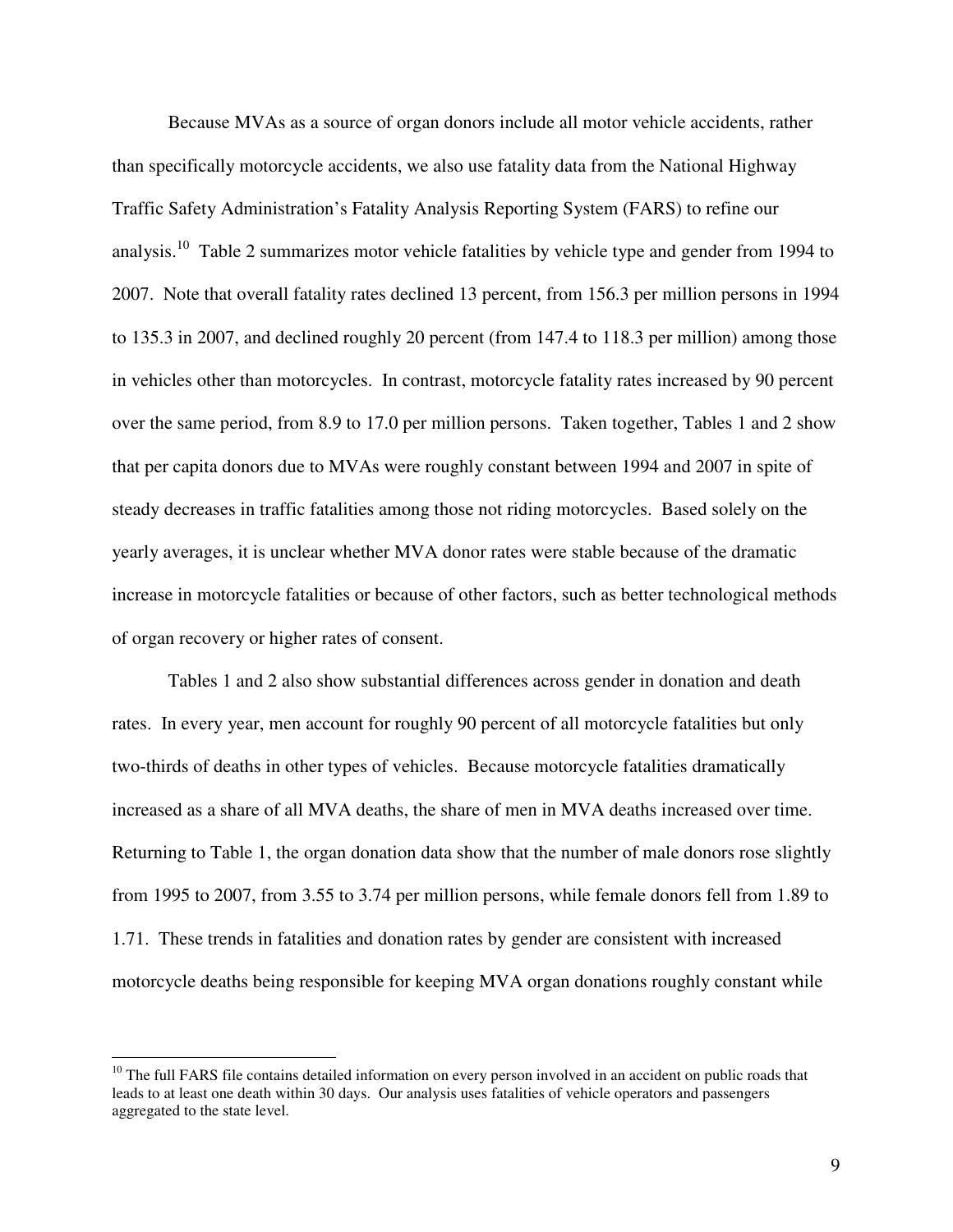non-motorcycle fatalities decreased by 20 percent. More importantly, these dramatic differences across gender contribute to the identification strategy we pursue below.

### **IV. Do Motorcycle Helmet Laws Reduce Organ Donation Rates?**

We next turn to assessing whether helmet laws affect the supply of organ donors. As described above, 38 states headquarter OPOs that collect data on deceased organ donors. Our primary empirical strategy involves estimating state- and year-specific organ donation rates as a function of whether the state had a universal mandatory helmet law in place in that year. We begin by estimating the following model:

(1) 
$$
Donors_{st} = \alpha_s + \delta_t + \gamma (law)_{st} + X_{st} \beta + \varepsilon_{st} ,
$$

 $\overline{a}$ 

where *Donorsst* measures the number of deceased donors per capita, *t* indexes year, *s* indexes the state in which the OPO is located, and *lawst* is an indicator for whether state *s* had a universal mandatory helmet law in year *t*. All specifications include a full set of state and year indicators  $(\alpha_s$  and  $\delta_t$ , respectively), and we indicate below when we also control for time-varying state-level variables  $X_{st}$ . The vector  $X_{st}$  includes state maximum speed limits; separate indicators for whether the state had primary-enforcement and secondary-enforcement mandatory seat belt laws; climate variables correlated with motorcycle ridership (heating degree days and annual precipitation); and indicators for whether the state had an organ donor registry, whether online registration was available, and whether an OPO in the state enforced a first-person consent paradigm.<sup>11</sup> We weight each observation by the state's population in that year using U.S. Census

<sup>&</sup>lt;sup>11</sup> Information on helmet and seat belt laws comes from the Insurance Institute for Highway Safety's website: http://www.iihs.org/laws/default.aspx. Primary-enforcement seat belt laws specify that police officers may stop vehicles solely on the suspicion of occupants not wearing seat belts. Under secondary enforcement laws, officers may cite vehicle occupants for not wearing seat belts but cannot stop a vehicle solely for this purpose. Data on firstperson consent practices, the existence of state donor registries and the ability to sign up for those registries online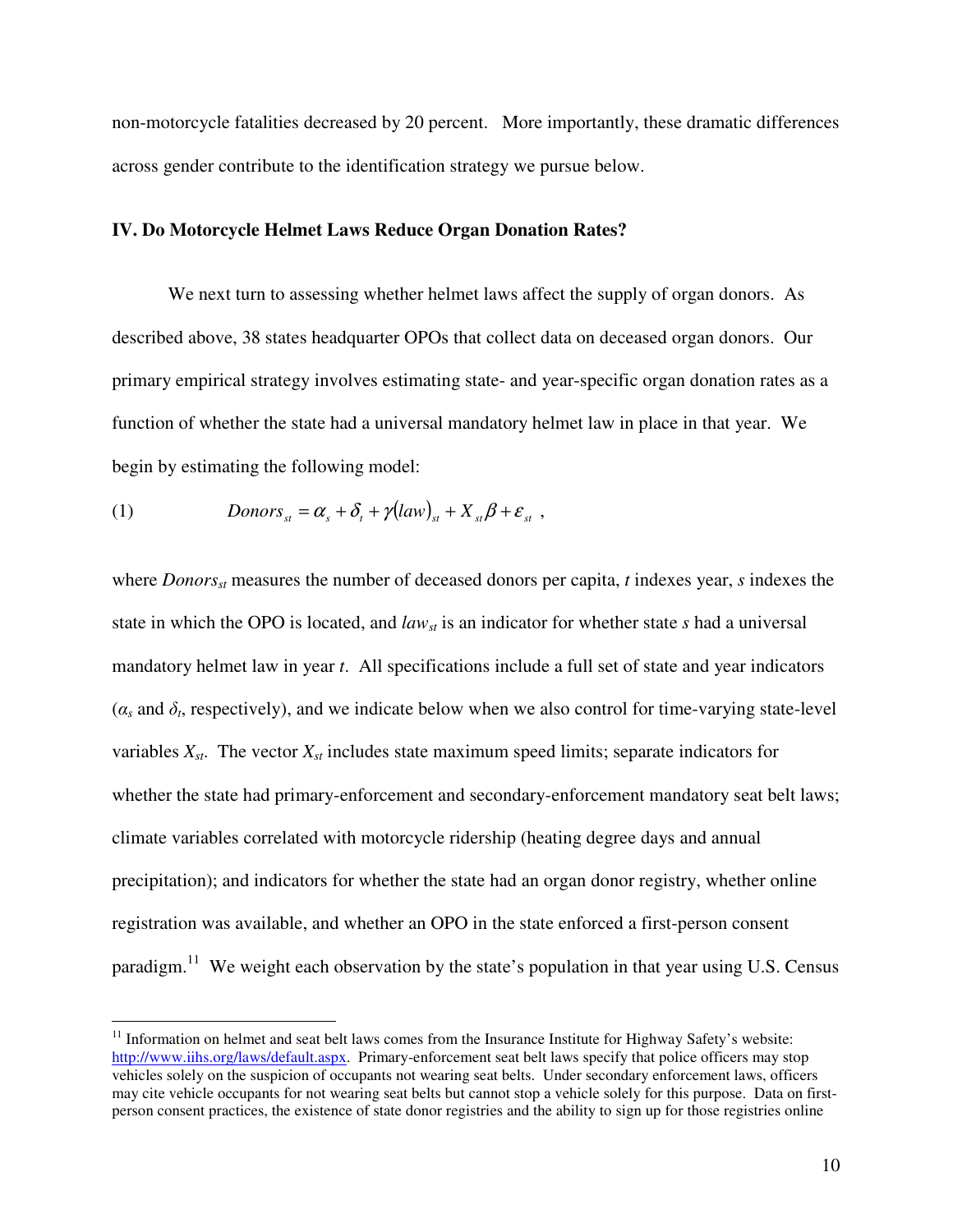Bureau estimates.Estimates of γ based on (1) capture the association between within-state variation over time in mandated helmet laws and within-state variation in organ donation rates.

Table 3 presents estimates of  $\gamma$  from specification (1) separately for donations due to MVAs and donations due to all other circumstances. The top row presents our central estimates, in which *Donorsst* measures the per-capita number of MVA donors, multiplied by one million for readability. The estimate in column (1) implies that the imposition of a universal motorcycle helmet law decreases the supply of organ donors by 0.491 per million state residents, with a standard error of 0.157 (all standard errors are robust to within-state clustering over time). As shown in column (2), inclusion of the time-varying covariates *Xst* does not markedly change the point estimate. In both cases, mandatory helmet laws are associated with roughly 10 percent reductions in organ donor rates relative to the sample average of 5.148 per million persons. For brevity, we do not report estimates of  $\beta$ , but these results are available upon request.

The principal threat to the internal validity of estimates based on difference-in-difference specifications such as (1) stems from differential unmeasured time trends across states in organ donation rates that may be correlated with the presence of helmet laws. These time trends could reflect hospitals improving their procedures for organ recovery, education campaigns encouraging informed consent, or endogenous law changes in response to declining donation rates. If differential trends drive the negative point estimates in the top row of the table, they would likely also induce a negative association between helmet laws and the number of donors due to circumstances other than MVAs. As shown in the "All others" row of the table, this is not the case – the point estimates of 0.843 and 0.485 are both positive although statistically

came from interviews with OPO employees. Climate data come from the National Oceanic and Atmospheric Administration.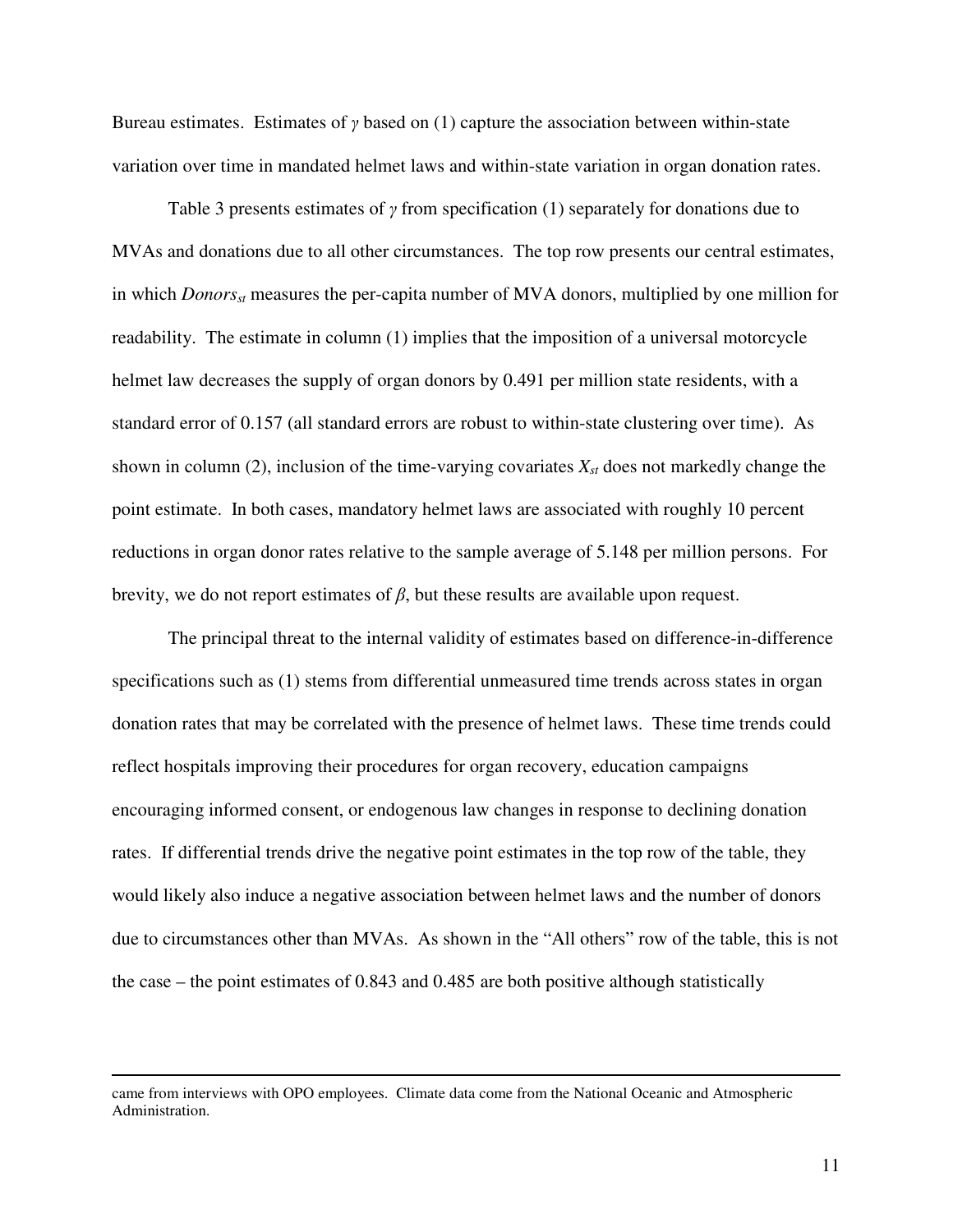indistinguishable from zero at conventional significance levels.<sup>12</sup> The remaining rows of the table present estimates for the individual circumstances that comprise the aggregate "All others" category. None of these circumstance-specific organ donation rates are significantly related to helmet laws.

As Tables 1 and 2 showed above, motorcycle fatalities and MVA donation rates differ substantially across gender, so in Table 4 we present gender-specific estimates of the effects of helmet laws. The first row of the table shows the effect of helmet laws on motorcycle fatalities, given by estimates of  $\gamma$  based on a specification similar to that in (1):

(2) 
$$
Deaths_{st} = \alpha_s + \delta_t + \gamma (law)_{st} + X_{st}\beta + \varepsilon_{st},
$$

 $\overline{a}$ 

where *Deaths<sub>st</sub>* denotes the number of annual per-million-capita motorcycle fatalities in a state. Population-weighted average death rates are shown in brackets. Column (1) shows that universal helmet laws decrease motorcycle deaths among men by 3.766 per million persons, a 34 percent decline relative to the overall motorcycle death rate of 11.073. Column (2) shows that the absolute effect is much smaller among women, 0.367 per million persons. This reduction is roughly 28 percent of the baseline death rate of 1.333, similar to the relative effect among men. Column (3) presents estimates of γ based on pooled-gender death rates. The 33 percent reduction  $(= 4.134 / 12.414)$  in the pooled sample is consistent with the findings of previous studies; Dee (2009) estimates effect sizes of 27 to 34 percent in specifications using the logarithm of fatalities as a dependent variable. In sum, helmet laws decrease motorcycle deaths among both genders,

 $12$  If state-specific trends in rates of donations due to MVAs and due to all other causes are identical, then the causal effect of helmet laws on MVA donations can be recovered from the difference between the estimates of (1) for MVAs and non-MVA causes. These "triple difference" estimates are  $-1.438$  ( $= -0.491 - 0.947$ ) and  $-0.999$  ( $= -0.514$ ) - 0.485) in columns (1) and (2), respectively, both of which are statistically significant at the 1 percent level. We are wary of interpreting these estimates literally because MVA and non-MVA donation rates are unlikely to follow identical trends within states.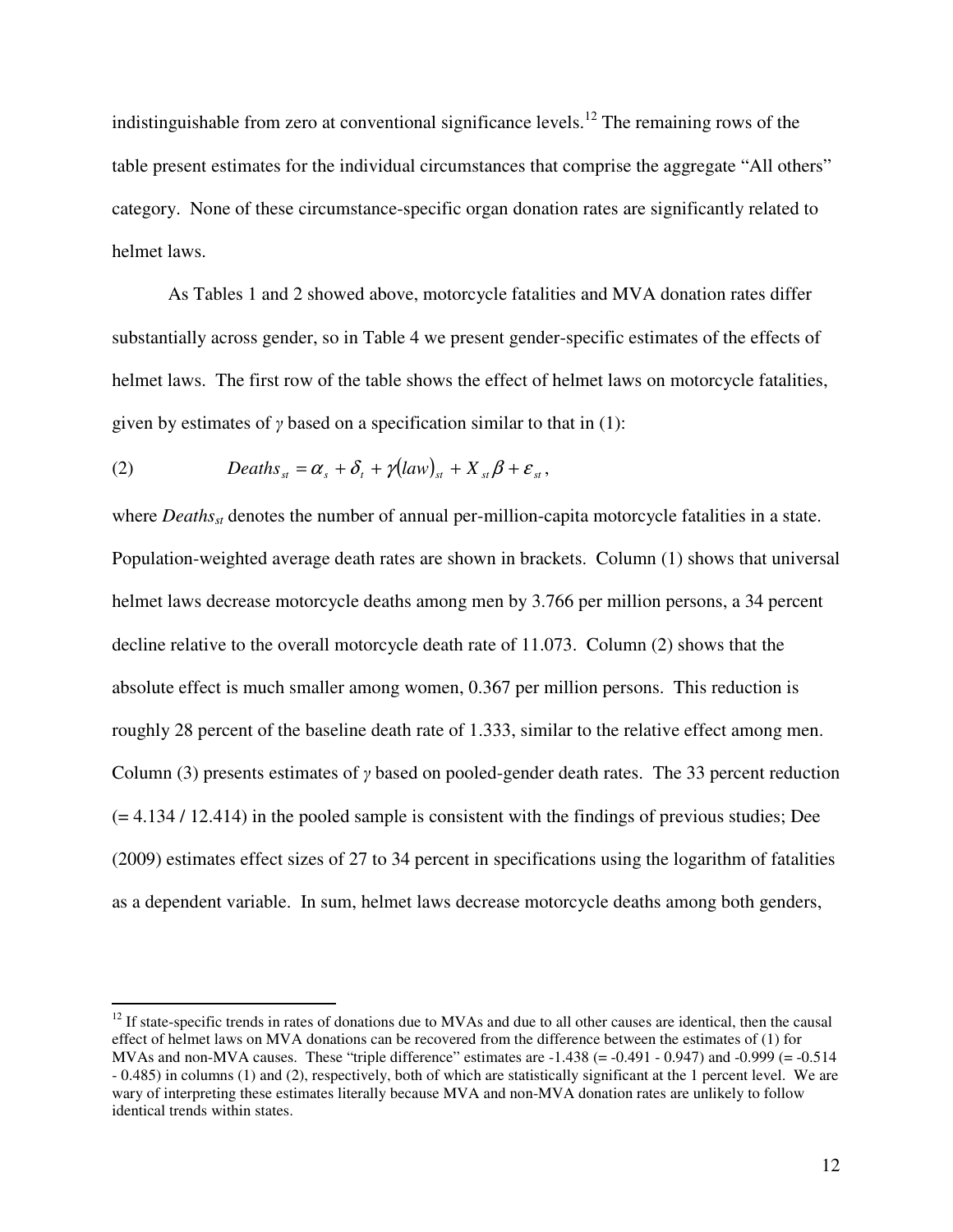but the absolute size of the effect is much larger among men because men account for over 90 percent of all motorcyclist deaths.<sup>13</sup>

The gender-specific fatality estimates in Table 4 suggest an intuitive test for whether the association between helmet laws and organ donors is causal – because helmet laws can causally affect the number of organ donors only through their effect on fatalities, the absolute effects of helmet laws on donors should be substantially larger among men than among women. We therefore present gender-specific estimates of the effect of helmet laws on MVA organ donors in the second row of Table 4. The results are striking. Helmet laws have large, statistically significant effects on the number of male MVA donors, with the estimate of -0.465 (0.106) being over 12 percent of the baseline male MVA donor rate. In contrast, the estimated effect among women is only about 2.5 percent of the baseline rate  $(= -0.048 / 1.702)$  and is not significantly different from zero. Although helmet laws are estimated to reduce motorcycle fatalities among women, the reduction is small relative to the number of female MVA deaths; as Table 2 showed, in 2007 only 4 percent of all female MVA fatalities involved motorcycles, compared to 16 percent among men. As a result, the effect of helmet laws on female MVA organ donors is small and statistically indistinguishable from zero. We view this pattern as compelling evidence of a causal effect of helmet laws on organ donations, because the most likely sources of unmeasured confounding trends would affect organ donation rates among men and women similarly.

<sup>&</sup>lt;sup>13</sup> The similarity across gender in relative effect sizes may result from a similarity across gender in the effects of helmet laws on helmet usage. Mayrose (2008) finds that in a sample of fatally injured motorcycle riders and passengers, the effects of statewide helmet mandates on helmet use are roughly constant across gender, with 83.8 percent of males and 85.8 percent of females wearing a helmet in states with a universal helmet law, compared to only 36.4 percent and 34.9 percent in states with a partial law. NOPUS observational data, which are not limited to those who were involved in a fatal accident, unfortunately do not differentiate by gender, but these data do allow for estimates of helmet usage separately for drivers and passengers. In our analyses of these data, available upon request, the relationship between helmet laws and helmet usage does not significantly differ between drivers and passengers, suggesting that it also does not differ across gender.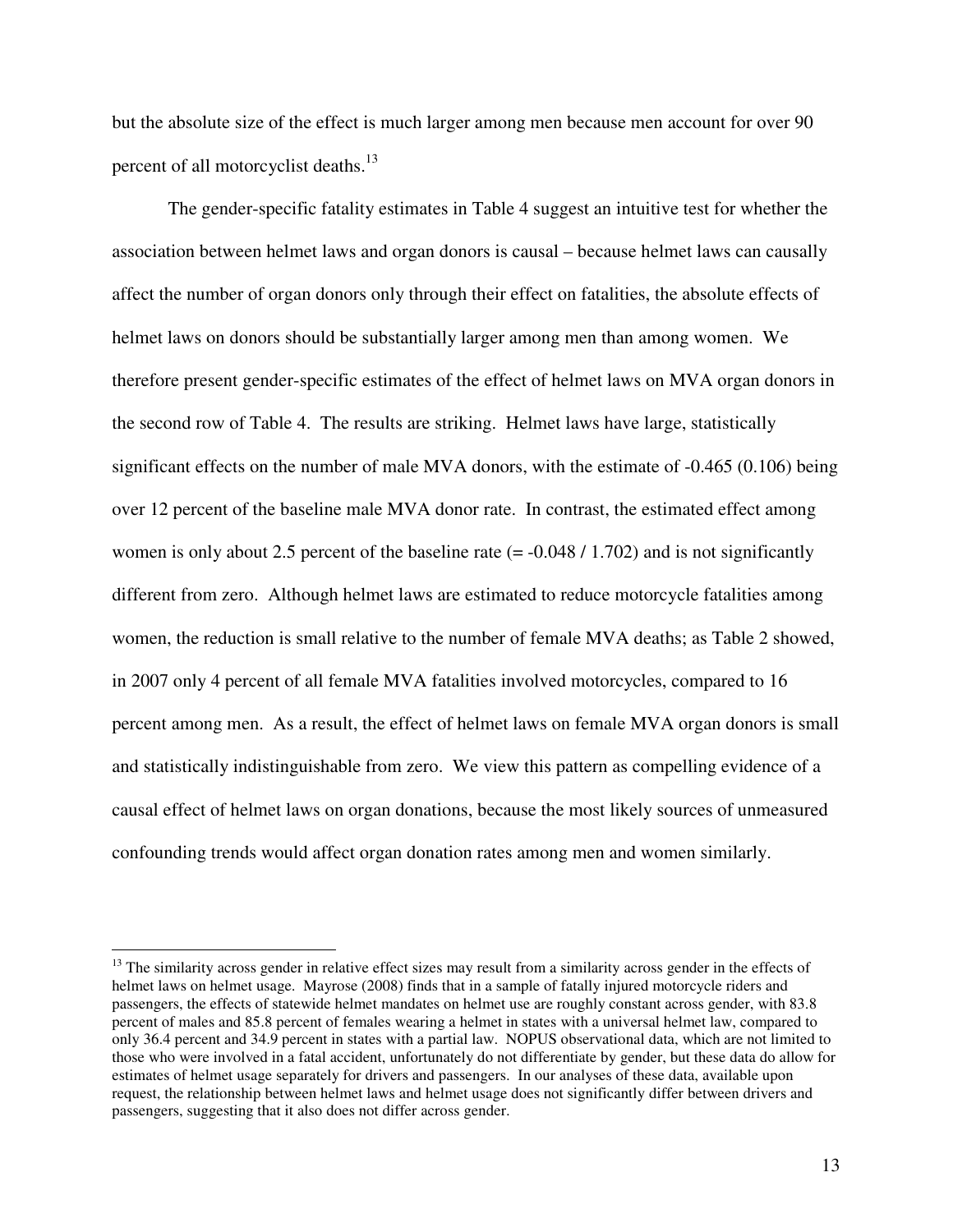As another check on the plausibility of the central results listed above, the next row of Table 4 presents gender-specific estimates of the association between state helmet laws and organ donors due to circumstances other than MVAs. As in the pooled-gender estimates shown in Table 3, all estimates are indistinguishable from zero, providing further support for a causal interpretation of the relationship between helmet laws and male MVA donors.<sup>14</sup>

Finally, Figure 1 presents graphical evidence of the effects of helmet laws. Panel A shows yearly motorcycle fatality rates among men in two groups: those in the six states that repealed their universal helmet laws from 1994 to 2007, and those in 44 remaining states and D.C. For the states in the former group, the *X*-axis measures the year relative to the state's law change, with zero denoting the year of the repeal, 1 denoting the following year, and so on. For each state without a law change, year zero was randomly generated to equal either 1997, 1998, 1999, 2000, or 2003 with equal probability, because these years corresponded to actual law changes in the other group of states. As the figure shows, death rates in the two groups are roughly equal in the three years prior to the repeals, but starting in year 1 they begin to steadily diverge. By year 4, the difference in death rates between the two groups is large, with the average in the "law repealed" states being 14.98 compared to 11.80 in the "no law change" states. This monotonic divergence gives a sense of the time pattern of effects that the point estimates in Table 4 do not show.

 $14$  We assessed the sensitivity of the central results to three functional form and measurement issues. First, we estimated all models using a measure of the fraction of the year in which a state's helmet law was in place as the key regressor; as Appendix Table 1 shows, states enacted or repealed helmet laws in the middle of calendar years. Second, we treated the dependent variable as a count variable, estimating all models by Poisson quasi-maximum likelihood, and alternatively measured it as the log of per capita death and donor rates. Finally, we excluded from the analysis all DSAs which cover multiple states (for example, the Kansas City-based DSA covers parts of both Kansas and Missouri**)** because in these areas, the state in which a death occurred is ambiguous. None of these alternate specifications yielded substantively different results from the central ones reported in the text. These alternate results are available upon request.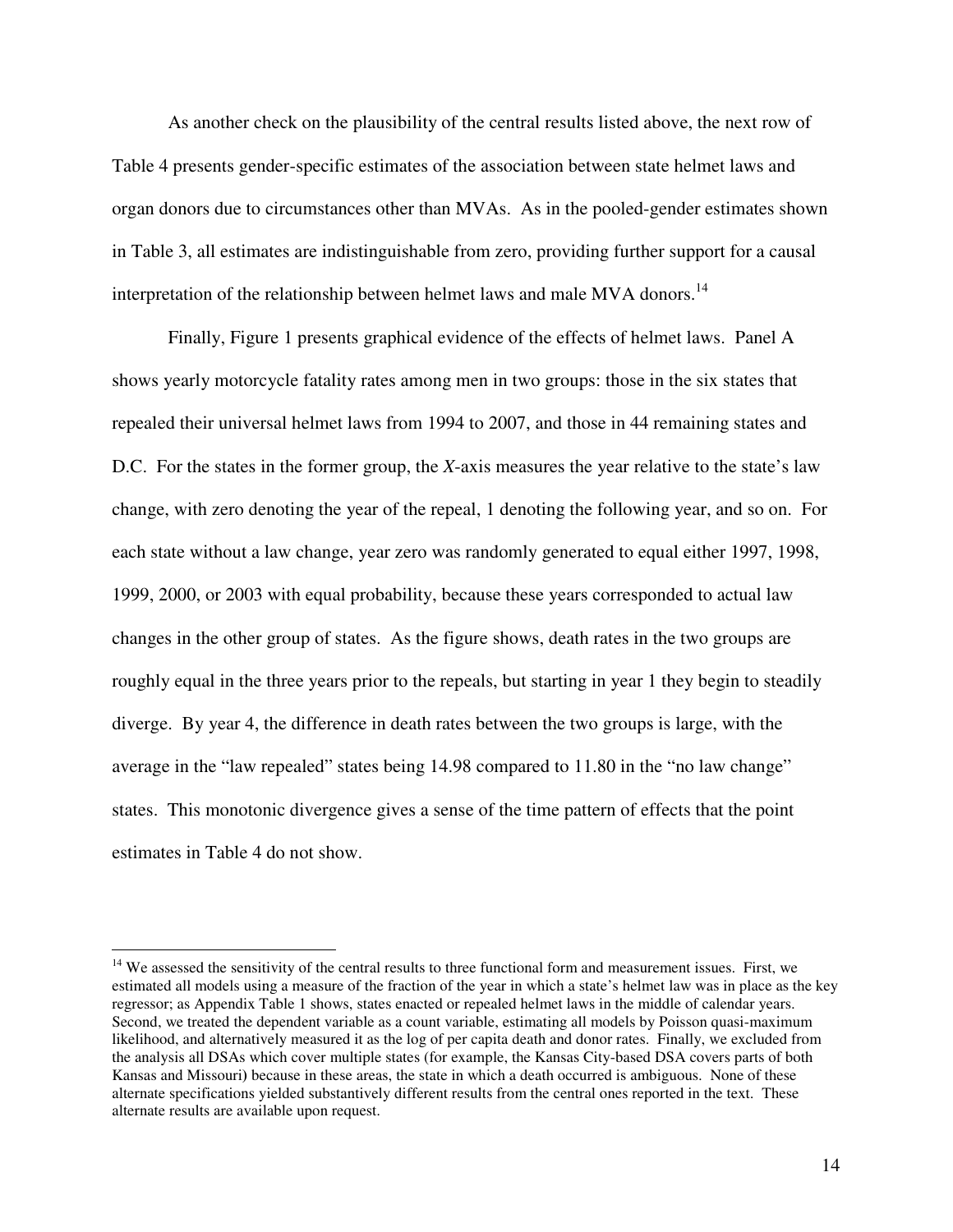Panel B of the figure shows the same divergence between "law repealed" and "no law change" states in MVA organ donation rates among men. The patterns in Panel B are less striking than those in Panel A because donation rates differ in the two sets of states prior to year zero, but they are consistent with the estimate of  $\gamma$  of -0.465 given in Table 4 – the difference between the groups increases from roughly 0.5 in years minus 1 and zero to over 1.0 in year 4. Note that the horizontal axis begins at minus 2 in Panel B because the earliest law repeal occurred in 1997, and the OPTN data do not allow for a clean distinction between MVA and non-MVA donors until 1995.

Perhaps surprisingly, Panels A and B imply that helmet law repeals lead to gradual increases in both motorcyclist death rates and organ donation rates, rather than discrete jumps in the year of the repeal. Panel C, which shows motorcycle registration rates calculated from data from the U.S. Department of Transportation (various years), illustrates one reason why: motorcycle registrations substantially yet gradually increase following helmet law repeals.<sup>15</sup> Registration rates increased by 40 percent in the four years following repeals, from 12.5 to 17.5 per thousand state residents. Registrations increased more slowly in the comparison states, by roughly 15 percent in the four years following simulated law changes (reflecting increased ridership in the U.S. in the late 1990s and early 2000s). This pattern implies that at least some of the association between helmet laws and deaths results from an effect of helmet laws on motorcycle ridership.

The lack of an immediate effect of helmet law repeals on motorcyclist deaths and organ donations may also reflect a gradual effect of repeals on helmet usage. Ulmer and Preusser (2003) show that observed helmet usage declined from 96 percent to 76 percent immediately following the elimination of Kentucky's universal law in 1998, but usage continued to gradually

<sup>&</sup>lt;sup>15</sup> See http://www.fhwa.dot.gov/policy/ohpi/hss/index.cfm for data from recent years.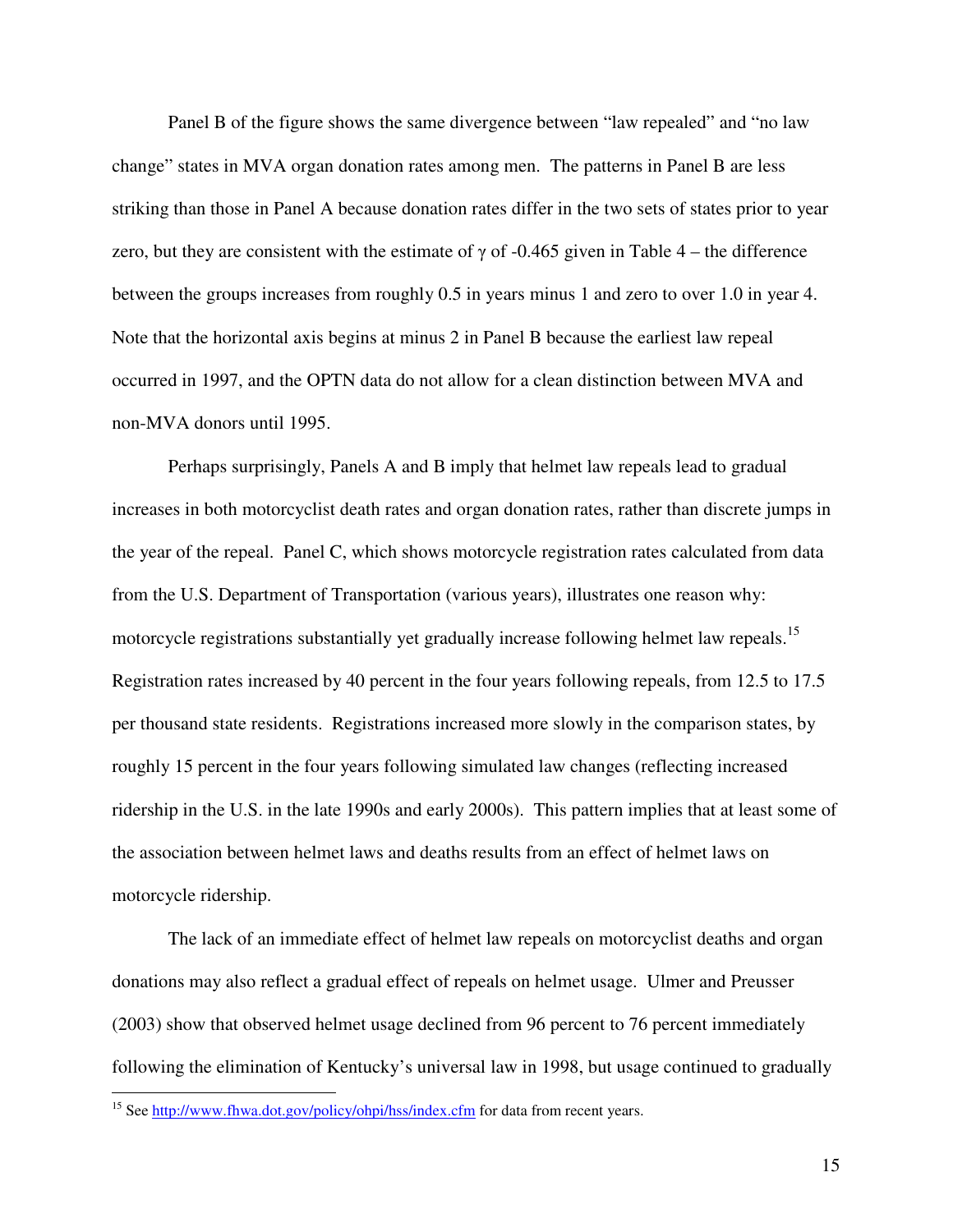decline to 56 percent in 2001. In contrast, observational studies show that the introduction of helmet laws immediately increases helmet usage to nearly 100 percent (Kraus et al., 1995).

The asymmetric effects of helmet law repeals and introductions on helmet usage imply corresponding asymmetries in the effects on death rates and organ donations. To illustrate the possibility that behavior responds more quickly to the introduction of helmet laws than to their repeal, Figure 2 shows motorcyclist registration and death rates for Florida, Texas, and California, the three most populous states with helmet law changes since 1990. The top panel presents registration rates in the three states, and the bottom panel shows death rates. Each graph includes two series, one labeled "State with law change" based on data from the given state, and one showing the average among the 40 states which have neither repealed nor enacted helmet laws since 1990. Each series is normed to equal 1 in the first full year a new regime was in place, represented by the vertical lines in each graph; for example, Florida's helmet law was repealed in July of 2000, so each series equals 1 in 2001 in the graphs labeled "Florida". As the figure shows, the time patterns for Florida and Texas are similar to those shown in Figure 1. Specifically, registrations and death rates rose gradually yet steeply relative to the comparison group following helmet law repeals. California, which introduced a universal helmet law in 1992, exhibits a much different pattern. Death rates dropped immediately in 1992, declining by roughly 35 percent from their 1991 levels. This abrupt decline may reflect the efficacy of helmets in preventing deaths, while the additional 40 percent reduction in death rates from 1992 to 1998 mirrors the 40 percent decline in registered motorcyclists over the same period.

This graphical evidence suggests that changes in helmet laws cause gradual adjustments in ridership and helmet usage, resulting in gradual effects on organ donation rates. Helmet usage responds more quickly to the introduction of a helmet law than to the repeal of such a law.

16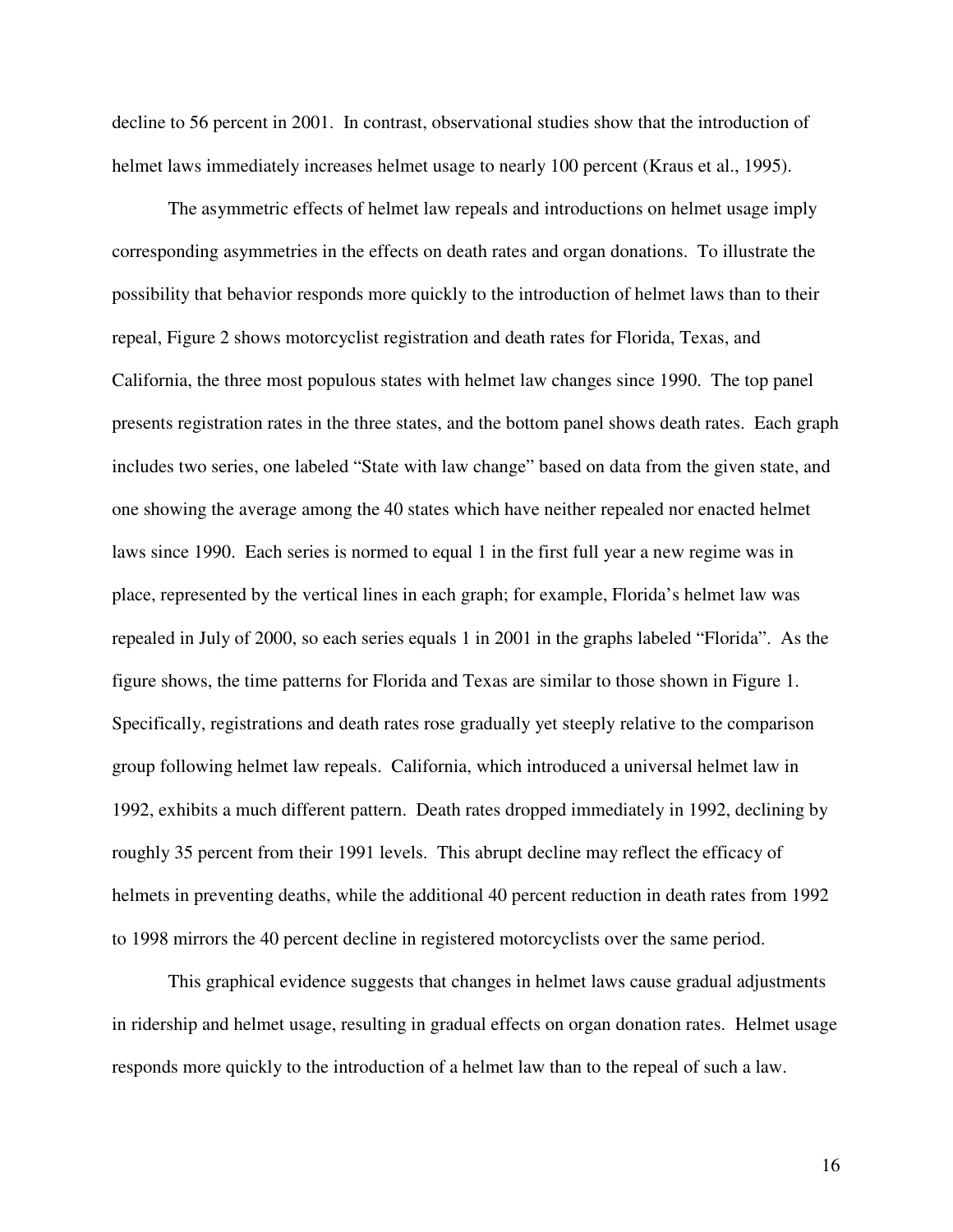These patterns have two implications for the interpretation of the results in Tables 3 and 4, which are based on an average of seven years of data following law changes. First, the estimates are likely to understate the long-run effects of both repeals and introductions. Second, because the timeframe of OPTN data availability covers six repeals and only one introduction, the estimates may also understate the short-run impacts of helmet law introductions.

To investigate the dynamic impacts of helmet law repeals, we also estimated variants of specifications (1) and (2) that include a linear trend in the number of years since a state repealed its law, measured by the variable "*years since repeal*":

(3) 
$$
Y_{st} = \alpha_s + \delta_t + \lambda (law)_{st} + \varphi (years since reped)_{st} + X_{st}\beta + \varepsilon_{st},
$$

where  $Y_{st}$  refers to either deaths or donors per capita. For death rates, the pooled-gender estimates of  $\lambda$  and  $\varphi$  are -1.94 (with a standard error of 0.61) and 0.90 (0.11), respectively, implying an effect of 5.09 (0.55) at 3.5 years after a repeal. This number is directly comparable to the pooled-gender estimate of 4.134 in Table 4 because the latter number is based on an average of seven years of post-repeal data per state; the two estimates are statistically indistinguishable. Similarly, for MVA organ donors, the pooled-gender estimates of  $\lambda$  and  $\varphi$  are -0.25 (0.23) and 0.11 (0.05), implying an effect of 0.62 (0.17) at 3.5 years following a repeal. Again, this number is insignificantly different from the estimate of 0.514 from Table 4. We prefer the simpler estimates presented in the tables for brevity of exposition, but full results for all specifications are available upon request. Note that we did not attempt to estimate dynamic effects of the introduction of Louisiana's law in 2004, primarily because we are hesitant to make inferences based on a single law change.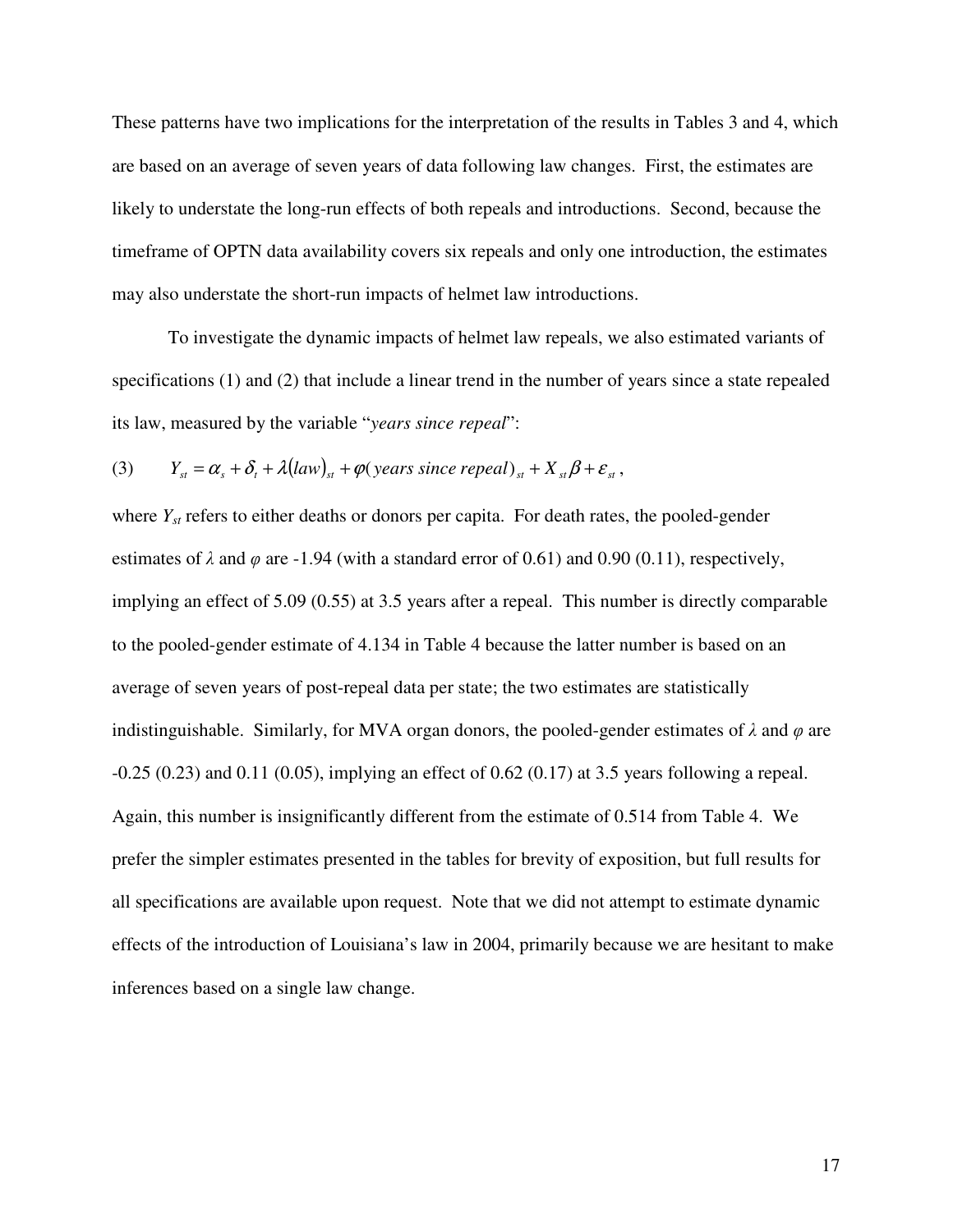#### *Implied Estimates of the Effect of Motorcyclist Deaths on Organ Donation Rates*

Estimates of  $\gamma$  from specifications (1) and (2) capture the reduced-form relationships between helmet laws and organ donors and between helmet laws and motorcyclist deaths, respectively. As a result, the ratio of the two estimates of  $\gamma$  represents an instrumental variables estimate of the effect of motorcyclist death rates on organ donation rates. A causal interpretation of this ratio essentially requires that helmet laws only influence organ donation rates through their effect on motorcyclist deaths. Although this assumption cannot be formally tested, the informal evidence presented above suggests that it holds. Specifically, because helmet laws appear unrelated to non-MVA donation rates and to female MVA donation rates, we interpret the estimated ratio as measuring a causal effect of motorcyclist deaths on organ donation rates.

The implied estimates, shown in the bottom row of Table 4, are 0.123 for men  $(= 0.465 /$ 3.766), 0.131 for women (= 0.048 / 0.367), and 0.124 for the pooled-gender sample (= 0.514 / 4.134). These estimates measure local average treatment effects that capture the effect of the excess motorcyclist deaths resulting from state repeals of universal helmet laws on the supply of organ donors.<sup>16</sup> Taken literally, they imply that every motorcyclist death due to the lack of a motorcycle helmet law produces 0.123 to 0.131 additional organ donors.

Based on the estimates of the sensitivity of organ donation rates to motorcyclist death rates, we can calculate the size of the positive externality resulting from each helmetless motorcyclist's death, as measured by possible lives saved. According to OPTN data, 2.7 organs are successfully transplanted per cadaveric donor, on average. Under the upper-bound assumption that each of these organs saves one life, the pooled-gender estimate of 0.124 implies

<sup>&</sup>lt;sup>16</sup> For instrumental variables estimates to be interpreted as local average treatment effects, Imbens and Angrist (1994) show that a potential instrument must also satisfy the property of monotonicity. Although monotonicity is inherently untestable in the context of a binary instrument, it is likely to hold in this setting – it implies that the presence of a helmet law does not increase death rates in any state.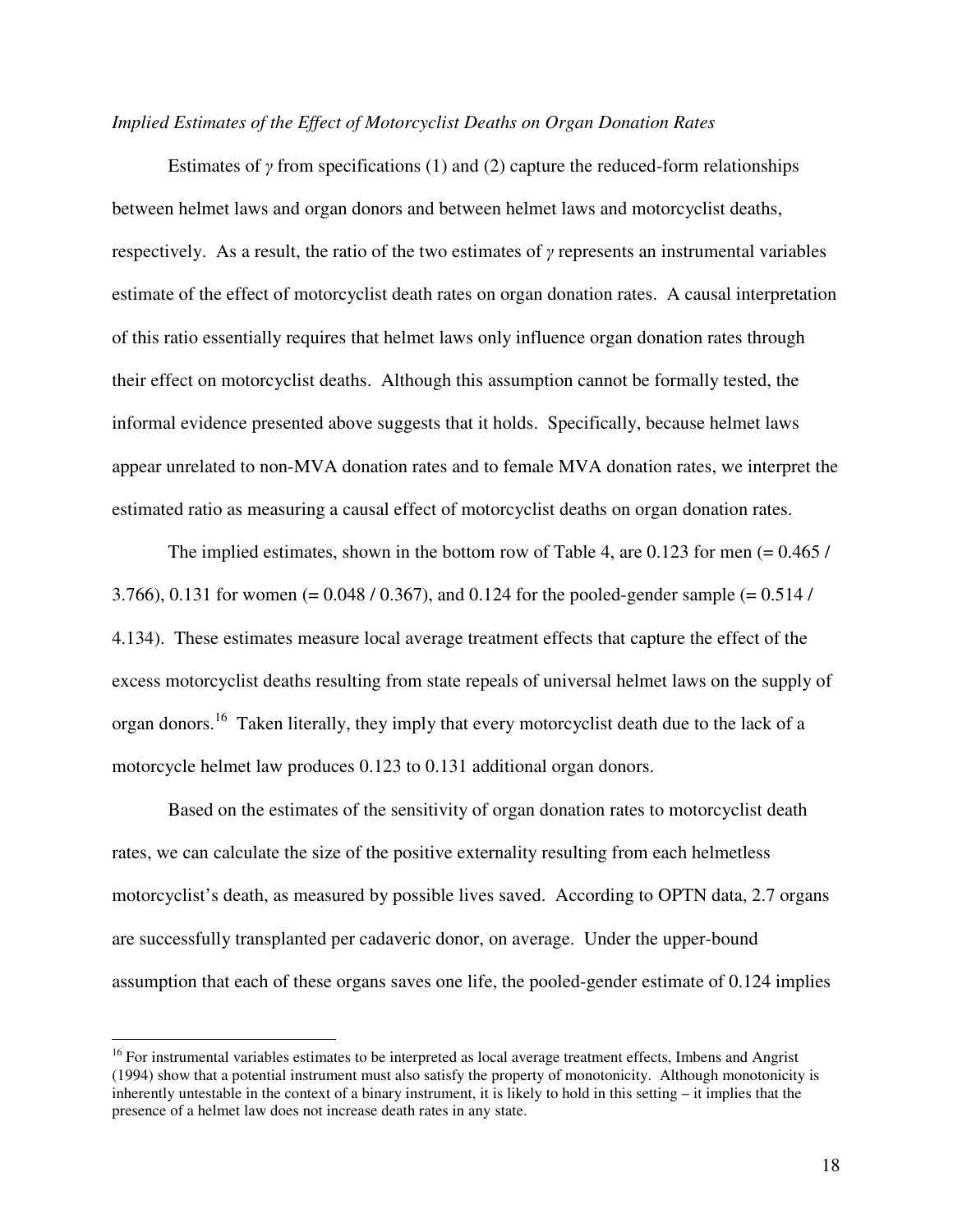that every motorcyclist death due to the lack of a helmet law saves the lives of 0.33 (=  $0.124 \times$ 2.7) individuals on organ transplant waiting lists.<sup>17</sup> Because this upper-bound estimate is far less than one, helmetless riding is clearly an inefficient means of preserving life in the absence of a basis for making normative judgments about the value of one life relative to another. Nonetheless, helmet laws may have significant impacts on death rates even among persons who never ride a motorcycle.

As a further gauge of the magnitude of these estimates, recall that Tables 1 and 2 showed that 135.3 MVA fatalities resulted in 5.36 organ donors per million persons in 2007, so each MVA death produced 0.040 organ donors. This overall donor rate, *D*, is a weighted average of the donor rates among helmetless motorcyclists (*Dhm*) and all others involved in MVAs (*Do*):

$$
(4) \tD = P \times D_{hm} + (1-P) \times D_o,
$$

 $\overline{a}$ 

where *P* is the proportion of all MVA fatalities that involve helmetless motorcyclists. Our pooled estimate of 0.124 represents an estimate of *Dhm*. Based on 2007 FARS national data on traffic fatalities, *P* equals 0.050, implying that  $D<sub>o</sub>$  equals 0.035 – while 12.4 percent of helmetless motorcyclists killed in MVAs eventually become organ donors, the donor rate is only 3.5 percent among all other MVA fatalities. This discrepancy presumably results from higher rates of brain death among helmetless motorcyclists than among others killed in MVAs. Sheehy et al. (2003) estimate that only 42 percent of brain dead potential donors actually become donors because of low consent rates and hospital errors, so if 12.4 percent of all deceased helmetless motorcyclists become donors, roughly 30 percent  $(= 0.124 / 0.42)$  of them are viable organ donors based on the pooled-gender estimate in Table 4. We are wary of interpreting this number literally because it

<sup>&</sup>lt;sup>17</sup> The 2007 OPTN annual report shows one-year survival rates of 94 percent for kidney recipients, 87 percent for liver recipients, and 88 percent for heart recipients, accounting for the three most transplanted organs (Table 1.13). The same report shows that multiple organ transplants are very rare, accounting for fewer than 2 percent of all transplants (Table 1.08). These numbers, and many others in this section, are taken from OPTN's rich national data available for public use on OPTN's website: http://optn.transplant.hrsa.gov/latestData/step2.asp.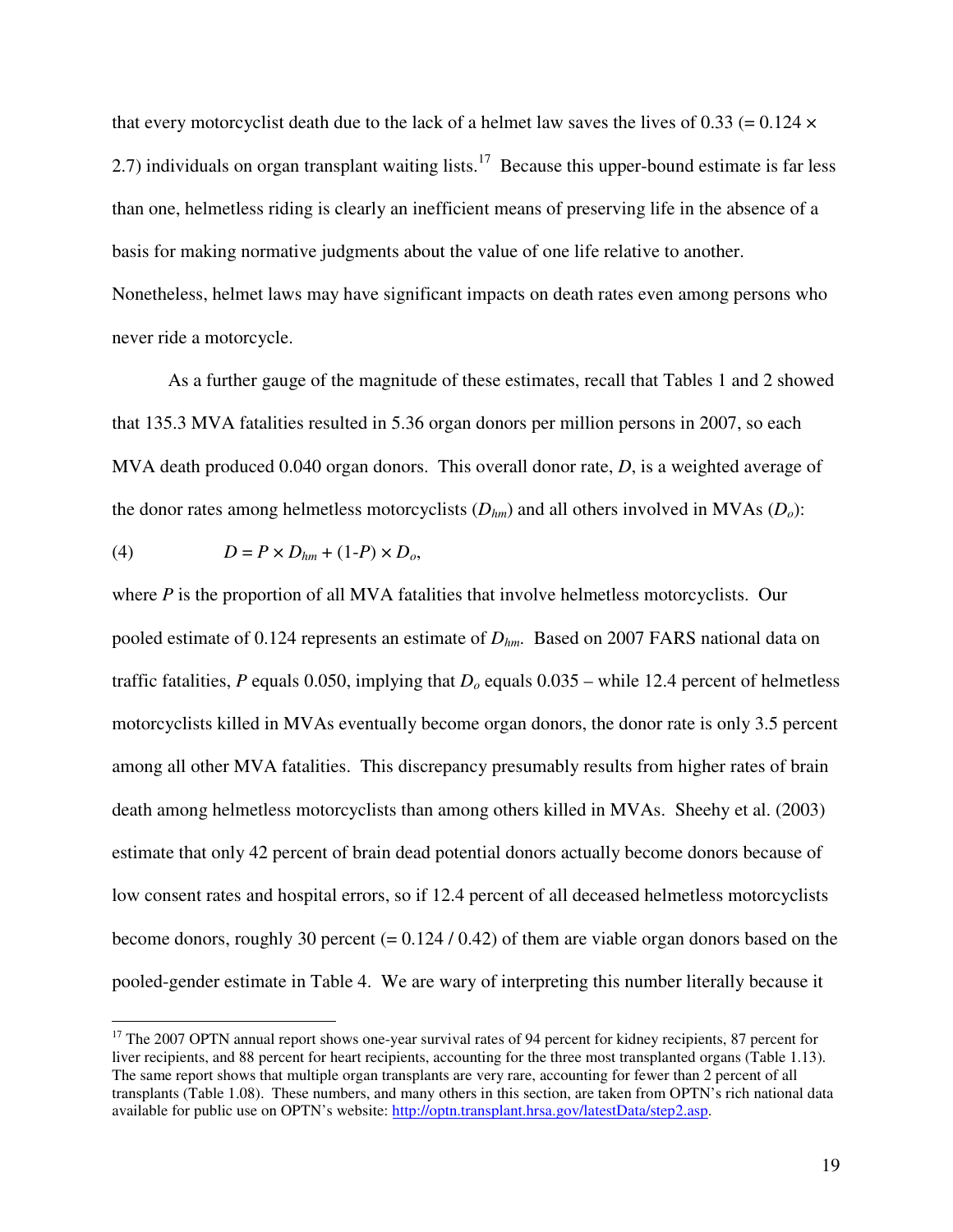is the ratio of three separate estimates and because it is based on the assumption that donor consent rates among motorcyclists are similar to those in the population of potential donors. Nonetheless, to our knowledge this is the first estimate of the fraction of deceased helmetless motorcycle riders who are viable organ donors.

#### *Helmet Laws and Transplant Waiting Lists*

Finally, we consider the magnitude of our results in the context of a broader question: how would eliminating all existing universal helmet laws affect organ donation rates and transplant waiting lists? Based on state-level population estimates from the U.S. Census Bureau, approximately 155 million people lived in states with universal helmet laws in 2007, so our preferred estimates imply that the repeal of all helmet laws would increase the number of deceased motorcyclists by roughly 640 (= 4.134  $\times$  155, from Table 4), a large effect relative to the 5128 motorcyclist deaths in that year. These deaths would produce 80 (=  $0.514 \times 155$ ) additional organ donors because only 12.4 percent of deceased motorcyclists became donors. Using OPTN's estimate of 2.7 transplanted organs per donor, the end result would be 216 additional organs transplanted, less than one percent of the 22,049 organs recovered from deceased donors in the U.S. in 2007.

These calculations of the magnitudes of helmet laws' effects seemingly reveal a contradiction: while helmet laws decrease MVA-based organ donors by roughly 10 percent, a substantial reduction, the resulting effect on overall organ donation rates is miniscule. This discrepancy arises because those killed in traffic accidents account for only a small fraction of organ donors; as Table 1 showed, fewer than 20 percent of all deceased organ donors' circumstance of death involved MVAs in 2007. Moreover, motorcyclists represented only 12

20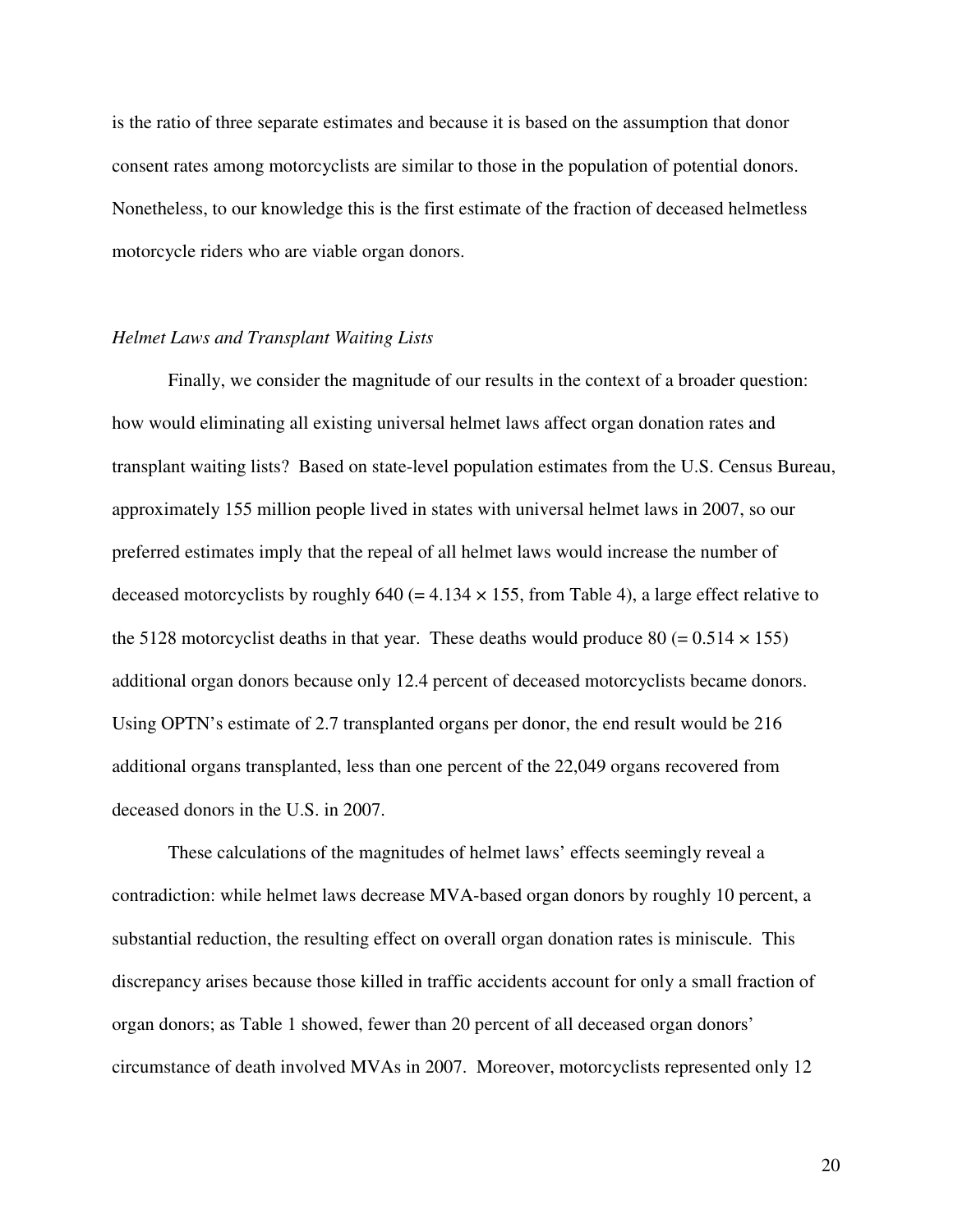percent of all MVA fatalities, so the scope for the effects of helmet laws on overall organ donation rates is limited. This limitation becomes even more apparent relative to the current (as of September 4, 2009) and steadily growing U.S. transplant waiting list of nearly 104,000 people. $^{18}$ 

#### **V. Conclusions**

 $\overline{a}$ 

Motorcycle helmet mandates are effective – consistent with a larger literature, our estimates indicate that state-level motorcyclist fatalities increase by approximately thirty percent when universal helmet laws are repealed. Despite helmets' efficacy, estimates of helmet usage in states without universal laws suggest that nearly half of all motorcyclists prefer to ride helmetless. Helmet mandates impose costs on these riders, but these costs may be justified by a reduction in the negative externalities imposed by those injured or killed in accidents.

This study finds evidence that helmet laws also decrease the *positive* externalities of helmetless riding by reducing the supply of organ donors. Our central estimates show that organ donations due to motor vehicle accidents (MVAs) increase by 10 percent when states repeal helmet laws. Nearly all of this effect is concentrated among men, who account for over 90 percent of motorcyclist fatalities. Helmet law repeals are unrelated to changes in the number of organ donors due to reasons other than MVAs, suggesting that the association between the laws and MVA-based organ donation rates is causal. Under the upper-bound assumption that each

<sup>&</sup>lt;sup>18</sup> The dramatic shortage of organs has generated a large body of research evaluating mechanisms for increasing organ donation rates. In a special issue of the *Journal of Economic Perspectives* addressing the excess demand for organs, Becker and Elias (2007) focus on financial incentives for increasing living donors, Howard (2007) reviews policies for increasing consent rates and the pool of potential donors, and Roth (2007) discusses the compensation of organ donors in light of "repugnance" for the market trading of organs. In a series of papers, Roth, Sonmez, and Unver (2004, 2005) design a matching mechanism for organ recipients and donors that has been implemented in New England. Abadie and Gay (2006) find that countries using presumed consent donation standards have 25 to 30 percent higher donation rates than observationally similar countries using informed consent regimes.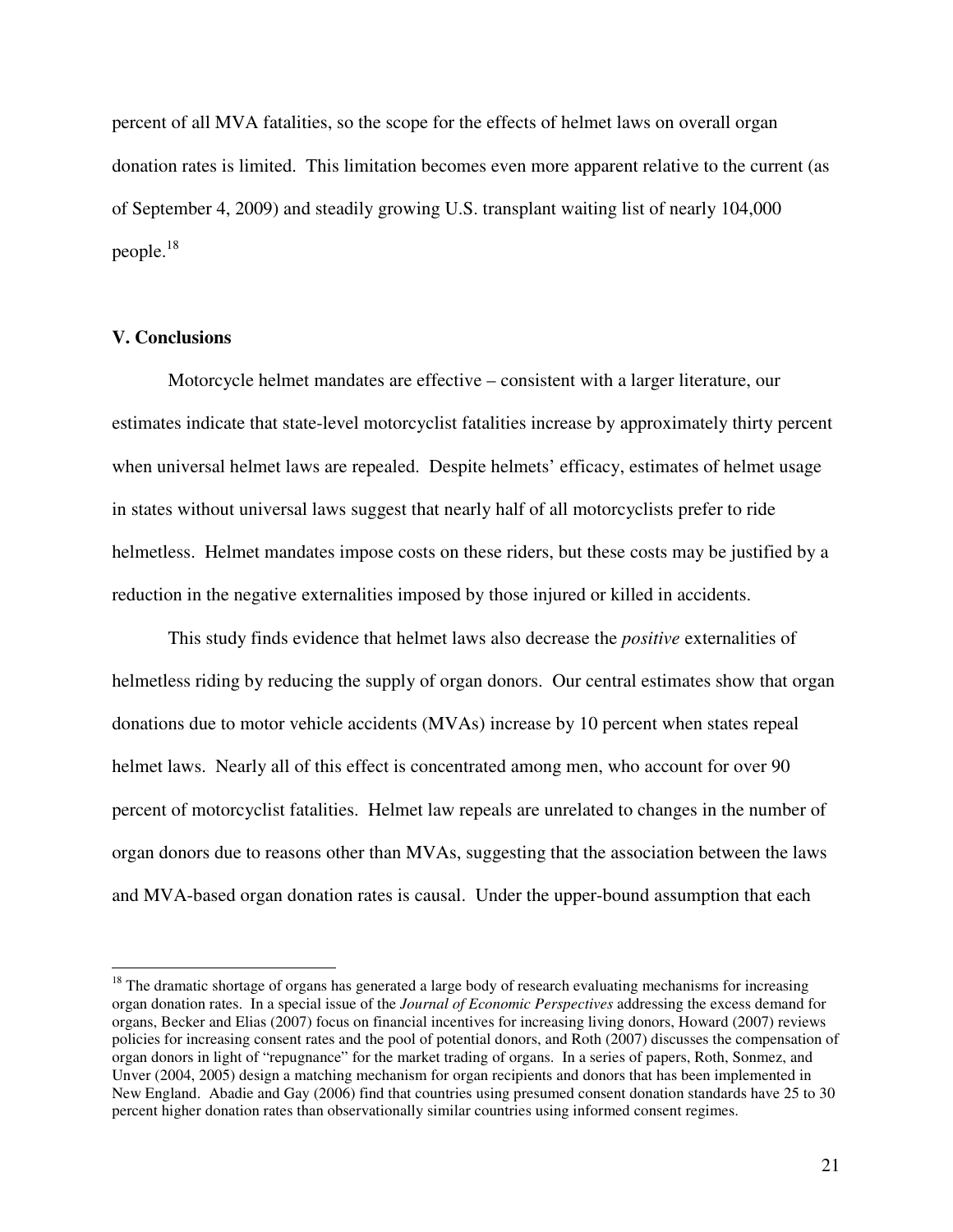transplanted organ saves one life, the estimates imply that every motorcyclist death due to the lack of a helmet law saves the lives of 0.33 individuals on organ transplant waiting lists.

Understanding and quantifying the unintended consequences of helmet laws allows for more informed policymaking by providing a more complete picture of the associated costs and benefits. Although our estimates point to a sizeable effect of helmet laws on MVA-based organ donations, the repeal of all helmet laws would be only marginally effective in reducing the severe shortage of organs in the U.S., primarily because less than 20 percent of cadaveric organ donors die in motor vehicle accidents. In the current informed consent regime, our preferred estimates imply that nationwide elimination of helmet laws would increase the annual supply of organ donors by less than one percent.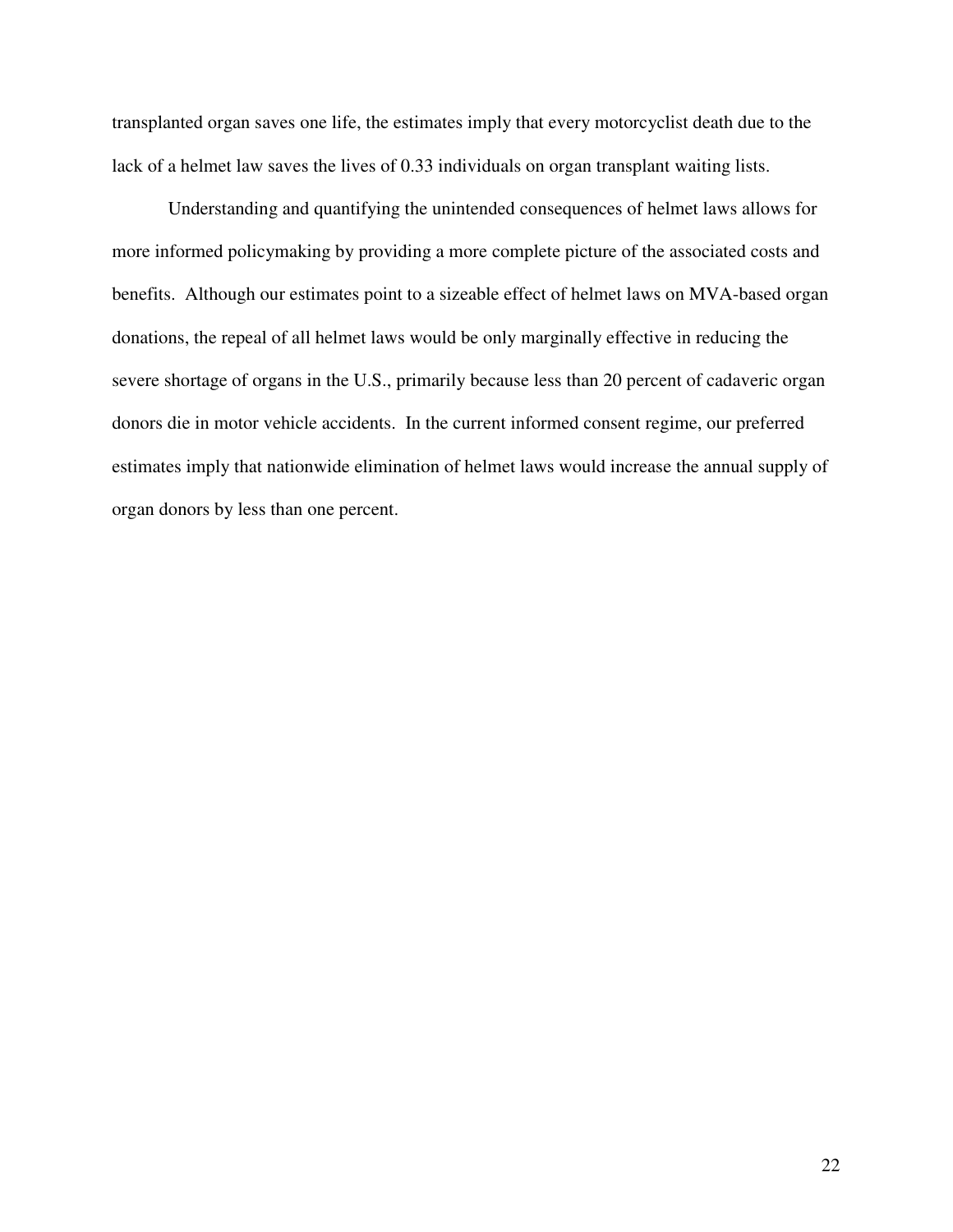### **References:**

- Abadie, Alberto and Sebastien Gay. 2006. "The Impact of Presumed Consent Legislation on Cadaveric Organ Donation: A Cross-Country Study." *Journal of Health Economics*, 25: 599- 620.
- Auman, Kimberly M., Joseph A. Kufera, Michael F. Ballesteros, John E. Smialek, Patricia C Dischinger. 2002. "Autopsy Study of Motorcyclist Fatalities: The Effect of the 1992 Maryland Motorcycle Helmet Use Law." *American Journal of Public Health*, 92(8): 1352- 1355.
- Becker, Gary S. and Julio Jorge Elias. 2007. "Introducing Incentives in the Market for Live and Cadaveric Organ Donations." *Journal of Economic Perspectives*, 21(3): 3-24.
- Berkowitz, A. 1981. The Effect of Motorcycle Helmet Usage on Head Injuries, and the Effect of Usage Laws on Helmet Wearing Rates. DOT HS 805 851. U.S. Department of Transportation, Washington, D.C.
- Bledsoe, Gregory H. and Guohua Li. 2005. "Trends in Arkansas Motorcycle Trauma after Helmet Law Repeal." *Southern Medical Association*, 98(4): 436-40..
- Bledsoe, Gregory H., Stephen M. Schexnayder, Martin J. Carey, William N. Dobbins, William D. Gibson, Jason W. Hindman, Terry Collins, Bonny H. Wallace, John B. Cone, Thomas J. Ferrer. 2002. "The Negative Impact of the Repeal of the Arkansas Motorcycle Helmet Law." *The Journal of Trauma Injury, Inflection, and Critical Care*, 53(6): 1078-1087.
- Dare, C.E., J.C. Owens, S. Krane. 1978. Impact of Motorcycle Helmet Usage in Colorado. DOT HS 803 680. U.S. Department of Transportation, Washington, D.C.
- Dee, Thomas. 2009. "Motorcycle Helmets and Traffic Safety." *Journal of Health Economics*, 28(2): 398-412.
- Eberhardt, M., E. Goldman, H. Stankewicz, S. Melanson. 2008. "Helmet Use May Affect Severity of Injuries Sustained in Motorcycle Accidents." *Annals of Emergency Medicine*, 52(4): S109.
- Gilbert, Hope, Neil Chaudhary, Mark Solomon, David Preusser, Linda Cosgrove. 2008. "Evaluation of the Reinstatement of the Universal Motorcycle Helmet Law in Louisiana." DOT HS 810 956. U.S. Department of Transportation, Washington, D.C.
- Guandagnoli, Edward, Cindy Christiansen, Carol Beasley. 2003. "Potential Organ-Donor Supply and Efficiency of Organ Procurement Organizations." *Health Care Financing Review*, 24(4): 101-10.
- Hotz, Gillian A, Stephen M. Cohn, Charlie Popkin, Peter Ekeh, Robert Duncan, E. William Johnson, Frank Pernas, Joseph Selem. 2002. "The Impact of a Repealed Motorcycle Helmet Law in Miami-Dade County." *The Journal of Trauma Injury, Inflection, and Critical Care*, 52(3): 469-474.
- Houston, David J. and Lilliard E. Richardson. 2008. "Motorcyclist fatality rates and mandatory helmet-use laws." *Accident Analysis & Prevention*, 40: 200-208.
- Howard, David H. 2007. "Producing Organ Donors." *Journal of Economic Perspectives*, 21(3): 25-36.
- Imbens, Guido and Joshua Angrist. 1994. "Identification and Estimation of Local Average Treatment Effects." *Econometrica*, 62(2): 467-476.
- Kraus, J.F., C. Peek, D.L. McArthur, A. Williams. 1995. "The Effect of the 1992 California Motorcycle Helmet Use Law on Motorcycle Crash Fatalities and Injuries." *Journal of the American Medical Association*, 85(1): 1506-1511.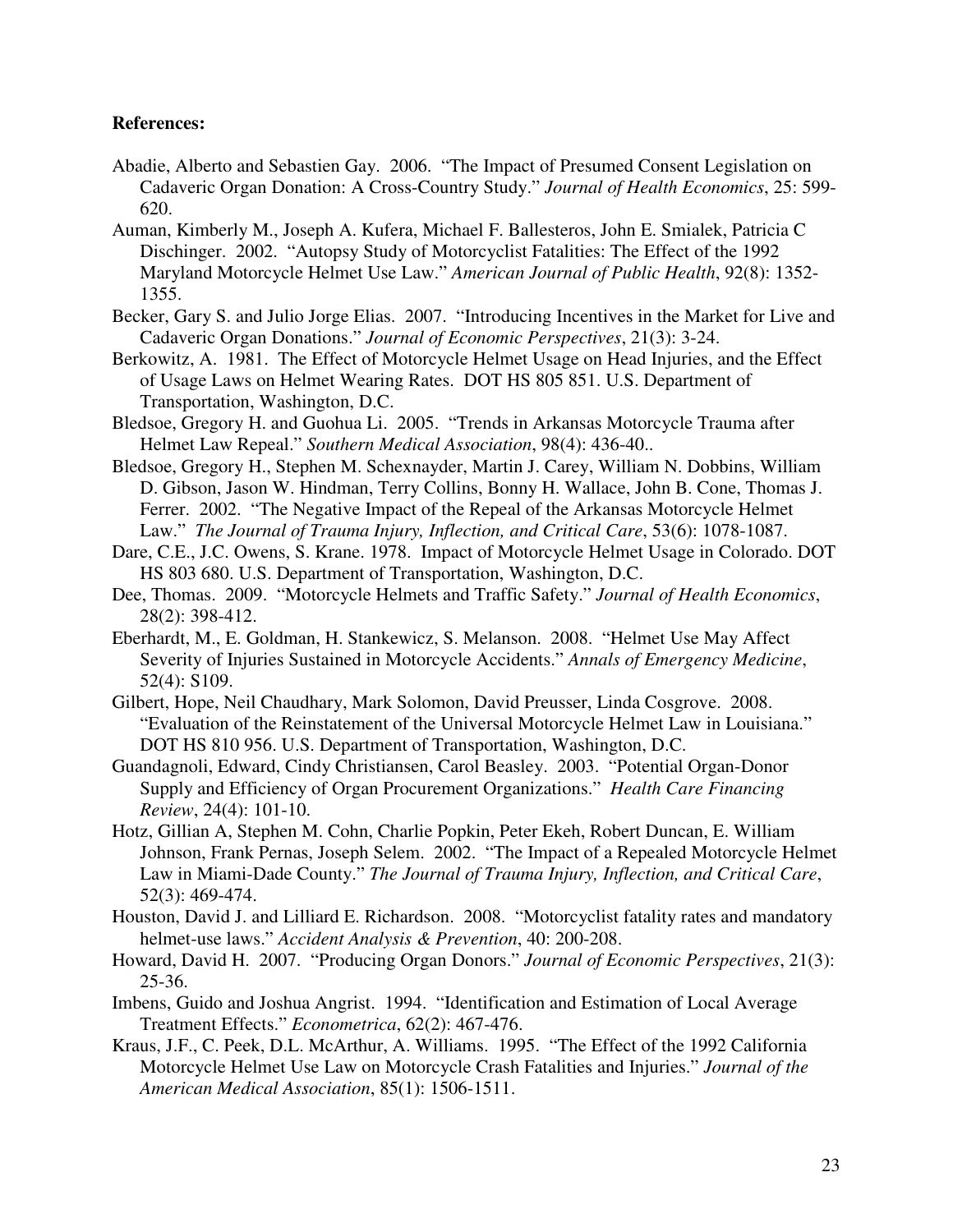- Kraus, J.F., C. Peek, A. Williams. 1994. "Compliance with the 1992 California Motorcycle Helmet Use Law." *American Journal of Public Health*, 272(19): 96-99.
- Liu, B.C., R. Ivers R. Norton, S. Boufous S. Blows S.K. Lo. 2008. Helmets for Preventing Injury in Motorcycle Riders. Cochrane Database of Systematic Reviews, Issue 1. Art. No.: CD004333. DOI: 10.1002/14651858.CD004333.pub3.
- Lund, Adrian K, Allan F. Williams, Katie N. Womack. 1991. "Motorcycle Helmet Use in Texas." U.S. Department of Health and Human Services Public Health Report; 106: 576-578.
- Mayrose, James. 2008. "The Effects of a Mandatory Motorcycle Helmet Law on Helmet Use and Injury Patterns among Motorcyclist Fatalities." *Journal of Safety Research*, 39: 429-432.
- Mertz, Kristen J. and Harold B. Weiss. 2008. "Changes in Motorcycle-Related Head Injury Deaths, Hospitalizations, and Hospital Charges Following Repeal of Pennsylvania's Mandatory Motorcycle Helmet Law." *American Journal of Public Health*, 98(8): 1464- 1467.
- Muller, Andreas. 2004. "Florida's Motorcycle Helmet Law Repeal and Fatality Rates." *American Journal of Public Health*, 94(4): 556-558.
- Muller, Andreas. 2007. "Weakening Pennsylvania's Motorcycle Helmet Law: Preliminary Estimates." poster session at 2007 American Public Health Association annual meetings.
- Preusser, D.F., J.H. Hedlund, R.G. Ulmer. 2000. Evaluation of Motorcycle Helmet Law Repeal in Arkansas and Texas. DOT HS 809 131. U.S. Department of Transportation, Washington, D.C.
- Roth, Alvin E. 2007. "Repugnance as a Constraint on Markets." *Journal of Economic Perspectives*, 21(3): 37-58.
- Roth, Alvin E., Tayfun Sönmez, and M. Utku Ünver. 2004. "Kidney Exchange." *The Quarterly Journal of Economics*, 119(2): 457-488.
- Roth, Alvin E., Tayfun Sönmez, and M. Utku Ünver. 2005. "Pairwise Kidney Exchange." *Journal of Economic Theory,* 125(2): 151-188.
- Sass, T.R. and P.R. Zimmerman. 2000. "Motorcycle Helmet Laws and Motorcyclist Fatalities." *Journal of Regulatory Economics*, 18(3): 195-215.
- Sheehy, Ellen, Suzanne L. Conrad, Lori E. Brigham, Richard Luskin, Phyllis Weber, Mark Eakin, Lawrence Schkade, Lawrence Hunsicker. 2003. "Estimating the Number of Potential Organ Donors in the United States." *The New England Journal of Medicine*, 349(7): 667- 674.
- Siminoff, Laura A., Nahida Gordon, Joan Hewlett, et al. 2001. "Factors Influencing Families' Consent for Donation of Solid Organs for Transplantation." *Journal of the American Medical Association*, 286(1): 71-77.
- Struckman-Johnson, C. and V.S. Ellingstad. 1980. Impact of the Motorcycle Helmet Law Repeal in South Dakota 1976-79. DOT HS 805 619. U.S. Department of Transportation, Washington, D.C.
- Ulmer, R.G. and V.S. Northrup. 2005. Evaluation of the Repeal of the All-Rider Motorcycle Helmet Law in Florida. DOT HS 809 849, U.S. Department of Transportation, Washington, D.C.
- Ulmer, R.G. and D.F. Preusser. 2003. Evaluation of the Repeal of Motorcycle Helmet Laws in Kentucky and Louisiana. DOT HS 809 530, U.S. Department of Transportation, Washington, D.C.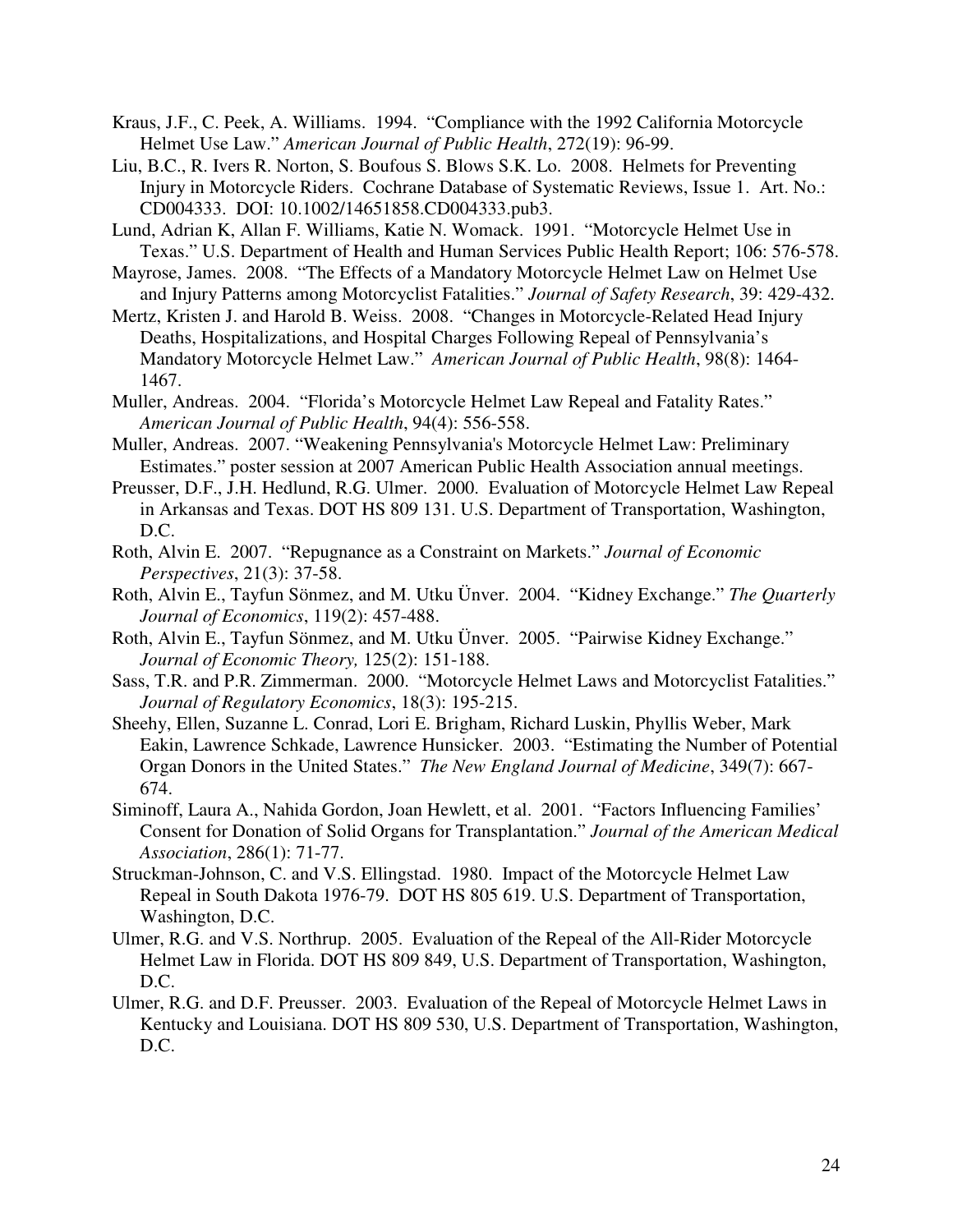- U.S. Department of Transportation. Various years. "Highway Statistics." Federal Highway Administration.
- U.S. General Accountability Office GAO. 1991. *Report to Congressional Requesters Highway Safety: Motorcycle Helmet Laws Save Lives and Reduce Costs to Society.* GAO/RCED-91- 170. Wasthington, DC.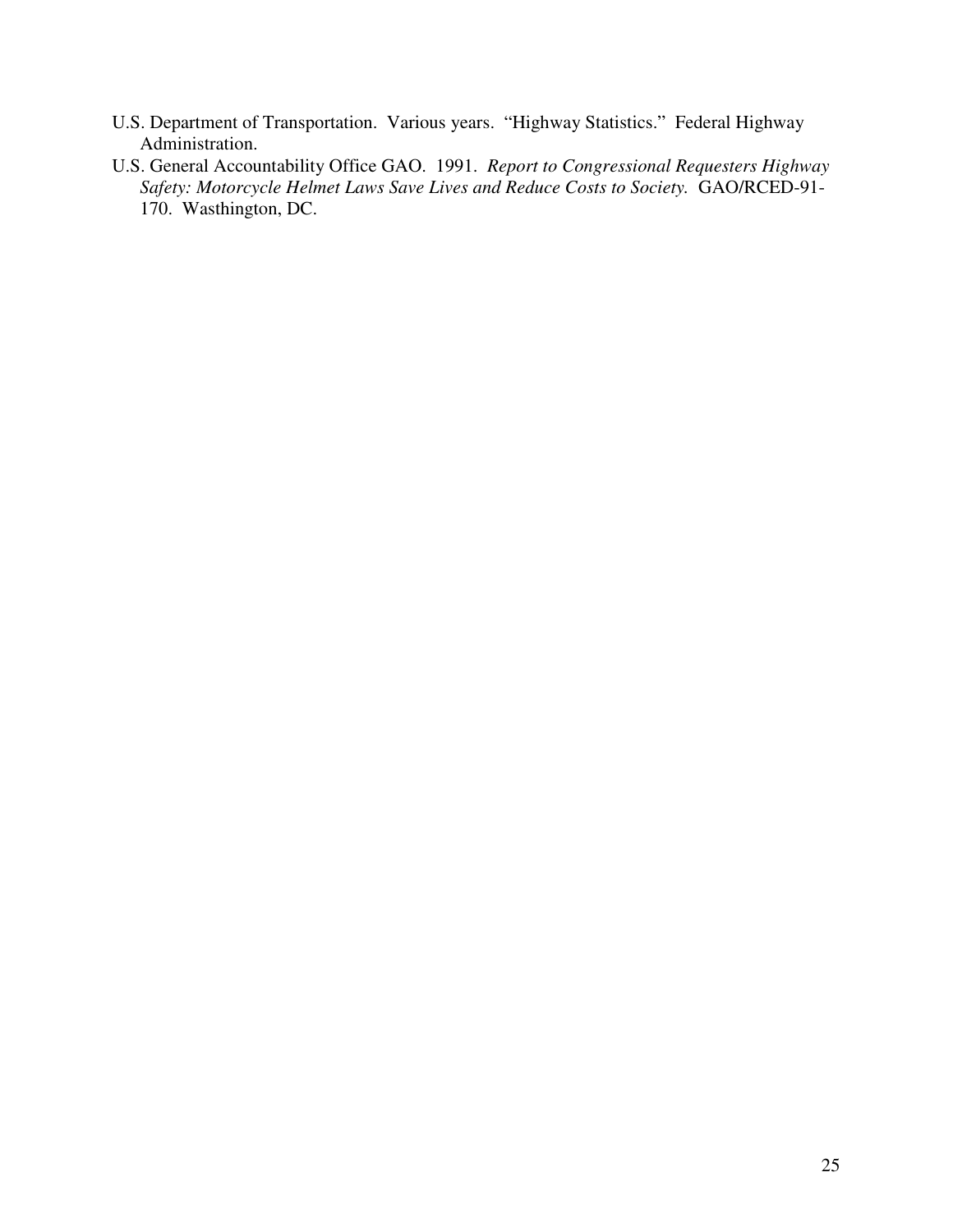|       |      | Circumstance: Motor<br><b>Vehicle Accident</b> |      | Circumstance:<br><b>All Others</b> |        |       |
|-------|------|------------------------------------------------|------|------------------------------------|--------|-------|
|       | All  | Female                                         | Male | All                                | Female | Male  |
| 1994* | 4.05 | 1.34                                           | 2.71 | 15.87                              | 6.37   | 9.50  |
| 1995  | 5.43 | 1.89                                           | 3.55 | 15.29                              | 6.39   | 8.90  |
| 1996  | 5.16 | 1.73                                           | 3.44 | 15.52                              | 6.64   | 8.88  |
| 1997  | 5.25 | 1.87                                           | 3.39 | 15.45                              | 6.60   | 8.84  |
| 1998  | 5.19 | 1.80                                           | 3.40 | 16.36                              | 7.25   | 9.11  |
| 1999  | 4.94 | 1.70                                           | 3.24 | 16.41                              | 7.39   | 9.02  |
| 2000  | 5.24 | 1.72                                           | 3.52 | 16.43                              | 7.33   | 9.10  |
| 2001  | 4.92 | 1.55                                           | 3.37 | 16.84                              | 7.43   | 9.41  |
| 2002  | 5.20 | 1.65                                           | 3.55 | 16.71                              | 7.17   | 9.54  |
| 2003  | 5.03 | 1.70                                           | 3.33 | 17.63                              | 7.66   | 9.97  |
| 2004  | 5.30 | 1.77                                           | 3.54 | 19.43                              | 8.75   | 10.68 |
| 2005  | 5.24 | 1.73                                           | 3.50 | 20.69                              | 9.12   | 11.57 |
| 2006  | 5.64 | 1.78                                           | 3.86 | 21.68                              | 9.26   | 12.41 |
| 2007  | 5.36 | 1.61                                           | 3.74 | 21.85                              | 9.15   | 12.68 |

## **Table 1: Organ Donors by Year, Gender, and Circumstance, per Million Persons**

\*Note: OPTN began reporting circumstances of death on April 1, 1994. For the first three months of 1994, all donors are in the "All Others" circumstances. Source: OPTN.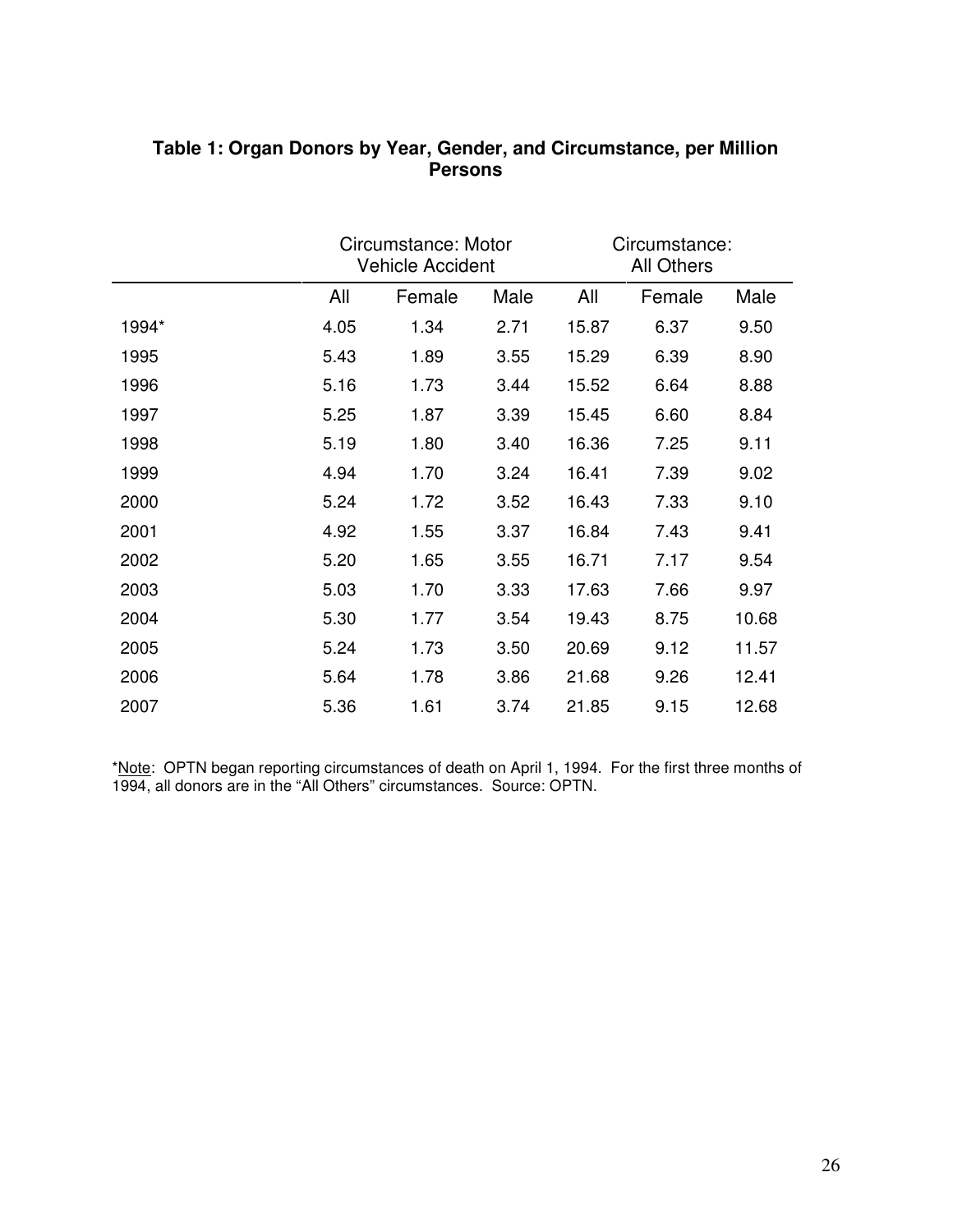| All MVA |       | <b>All Motorcycle Fatalities</b> |        | <b>All Other Vehicles</b> |      |        | US<br>Population |      |        |             |
|---------|-------|----------------------------------|--------|---------------------------|------|--------|------------------|------|--------|-------------|
| Year    | All   | Male                             | Female | All                       | Male | Female | All              | Male | Female |             |
| 1994    | 156.3 | 105.3                            | 51.1   | 8.9                       | 8.1  | 0.8    | 147.4            | 97.2 | 50.3   | 260,327,000 |
| 1995    | 159.0 | 107.0                            | 52.0   | 8.5                       | 7.7  | 0.8    | 150.5            | 99.3 | 51.2   | 262,804,000 |
| 1996    | 158.5 | 105.7                            | 52.7   | 8.1                       | 7.4  | 0.7    | 150.3            | 98.3 | 52.0   | 265,228,000 |
| 1997    | 156.8 | 103.9                            | 52.9   | 7.9                       | 7.2  | 0.7    | 148.9            | 96.7 | 52.2   | 267,784,000 |
| 1998    | 153.4 | 102.1                            | 51.3   | 8.5                       | 7.7  | 0.8    | 144.9            | 94.4 | 50.6   | 270,248,000 |
| 1999    | 152.8 | 102.8                            | 50.1   | 9.1                       | 8.3  | 0.8    | 143.7            | 94.5 | 49.2   | 272,691,000 |
| 2000    | 148.4 | 101.0                            | 47.4   | 10.2                      | 9.3  | 1.0    | 138.1            | 91.7 | 46.4   | 282,194,308 |
| 2001    | 146.5 | 100.6                            | 45.9   | 11.1                      | 10.1 | 1.0    | 135.4            | 90.5 | 44.9   | 285,112,030 |
| 2002    | 148.9 | 102.1                            | 46.9   | 11.3                      | 10.3 | 1.1    | 137.6            | 91.8 | 45.8   | 287,888,021 |
| 2003    | 147.1 | 100.7                            | 46.4   | 12.7                      | 11.5 | 1.3    | 134.4            | 89.2 | 45.2   | 290,447,644 |
| 2004    | 145.8 | 100.2                            | 45.6   | 13.7                      | 12.2 | 1.5    | 132.1            | 88.0 | 44.1   | 293,191,511 |
| 2005    | 146.8 | 102.4                            | 44.4   | 15.4                      | 13.9 | 1.5    | 131.3            | 88.4 | 42.9   | 295,895,897 |
| 2006    | 140.7 | 98.5                             | 42.2   | 15.9                      | 14.6 | 1.4    | 124.8            | 84.0 | 40.8   | 298,754,819 |
| 2007    | 135.3 | 95.7                             | 39.6   | 17.0                      | 15.4 | 1.5    | 118.3            | 80.2 | 38.0   | 301,621,157 |

## **Table 2: Motor Vehicle Fatalities by Gender, per Million Persons**

Note: Authors' calculations using Fatality Analysis Reporting System (FARS) data.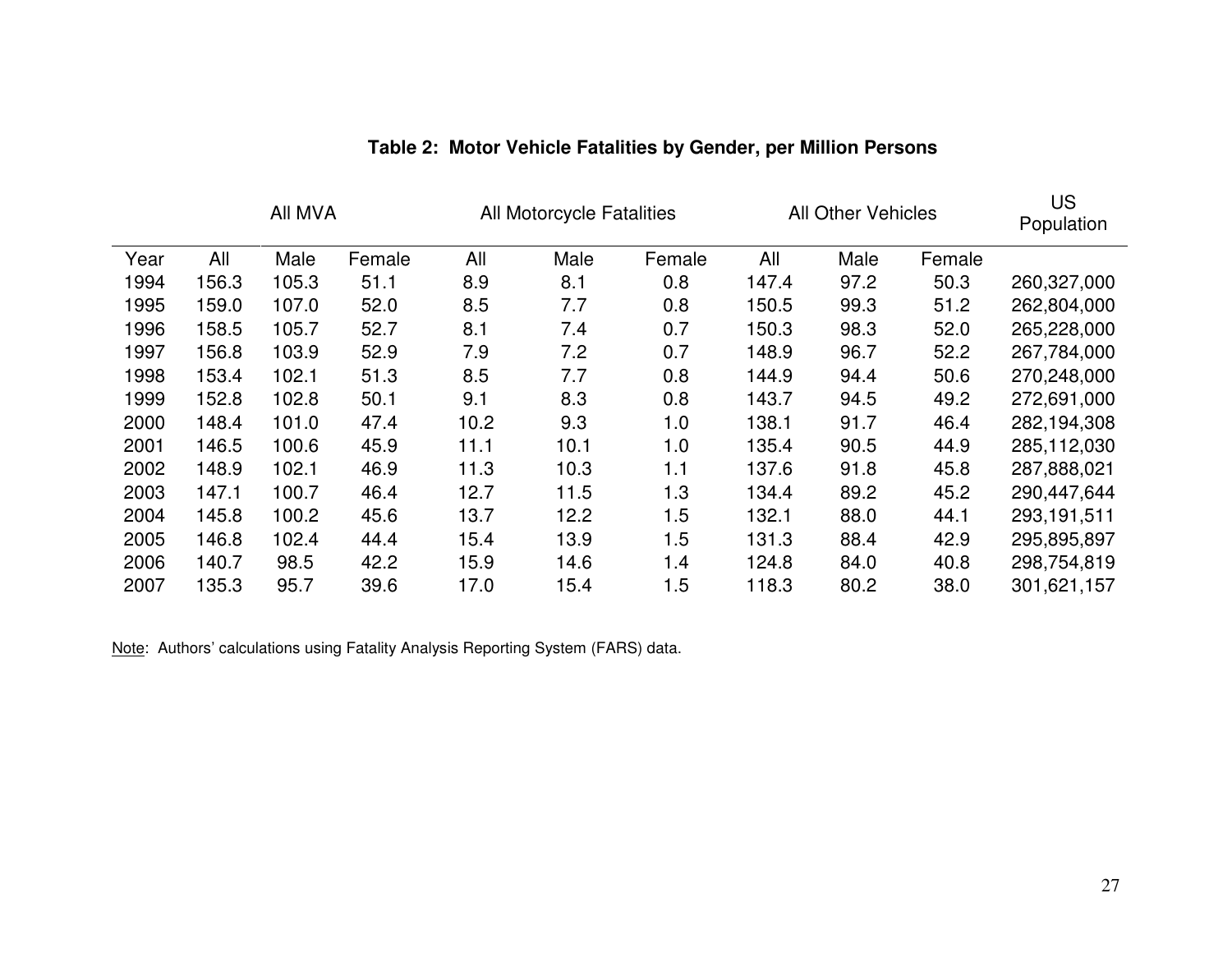| Donor Circumstance                | (1)                 | (2)                 | Sample Mean |
|-----------------------------------|---------------------|---------------------|-------------|
| <b>Motor Vehicle Accident</b>     | $-0.491$<br>(0.157) | $-0.514$<br>(0.146) | 5.148       |
| All others                        | 0.843<br>(1.283)    | 0.485<br>(0.769)    | 17.668      |
| Accidents not involving vehicles  | $-0.039$<br>(0.233) | 0.000<br>(0.193)    | 1.931       |
| Homicide, suicide, or child abuse | 0.421<br>(0.267)    | 0.408<br>(0.271)    | 3.390       |
| <b>Natural Causes</b>             | $-0.020$<br>(1.348) | $-0.037$<br>(1.261) | 4.086       |
| None of the above                 | 0.466<br>(2.229)    | $-0.102$<br>(2.210) | 8.261       |
| State-year controls?              | No                  | Yes                 |             |

## **Table 3: Estimates of the Effect of Helmet Laws on per Capita Organ Donors**

## Notes:

1) All estimation samples consist of 38 states from 1994 to 2007. The unit of observation is a state-year. All models include indicators for years and states.

2) Models in column (2) add state-level controls for the state maximum speed limit, total population of the state, heating degree days, annual precipitation, and indicators for whether the state has a donor registry, whether the state allows online donor registration, whether organs can be donated without the consent of family members of the prospective donor, and whether the state had primary enforcement of seatbelt laws.

3) Standard errors, in parentheses, are robust to clustering within state over time.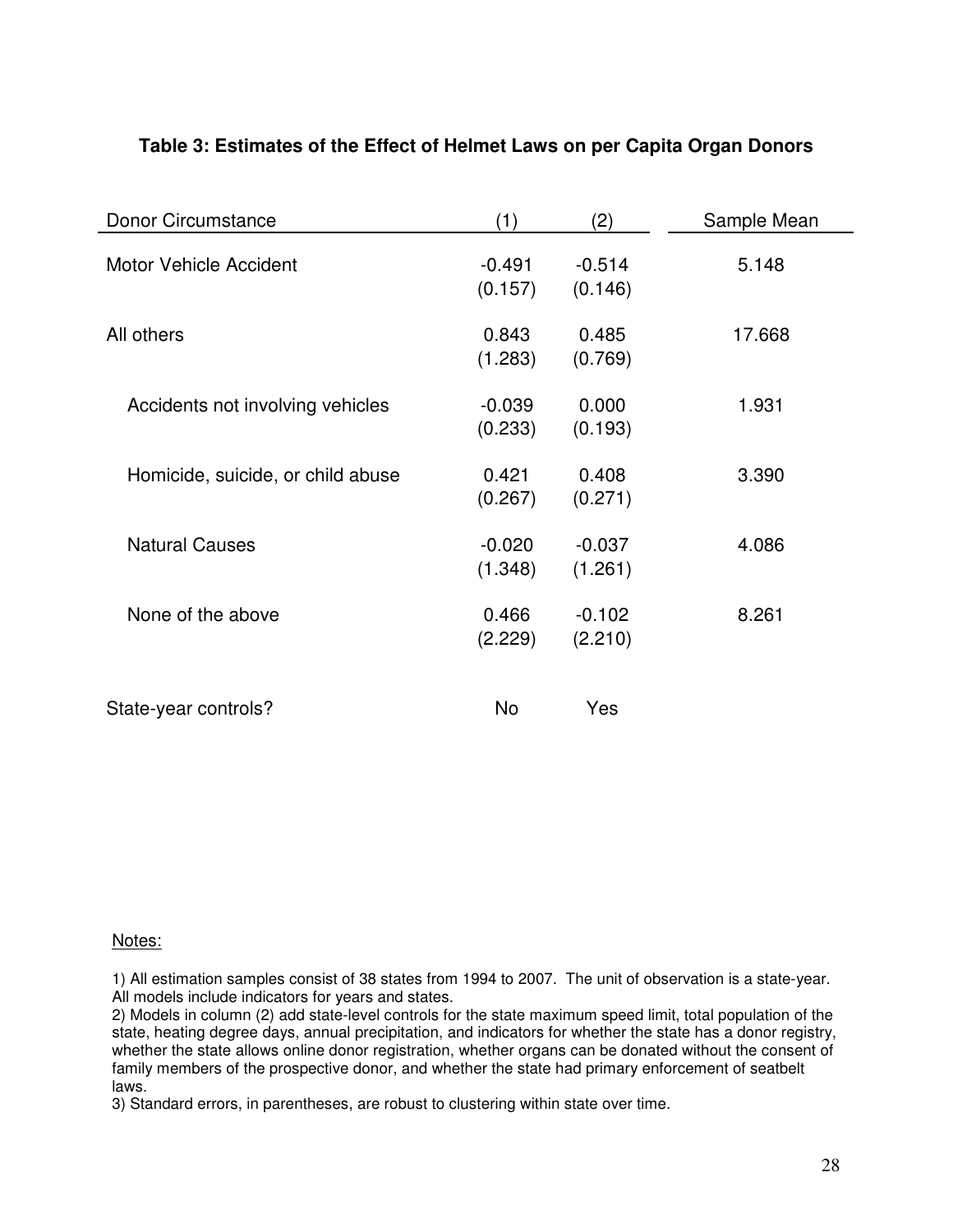| Dependent Variable                         | (1)          | (2)      | (3)      |
|--------------------------------------------|--------------|----------|----------|
|                                            | <b>Males</b> | Females  | Pooled   |
|                                            |              |          |          |
| <b>Motorcycle Fatalities</b>               | $-3.766$     | $-0.367$ | -4.134   |
|                                            | (0.385)      | (0.097)  | (0.421)  |
|                                            | [11.073]     | [1.333]  | [12.414] |
|                                            |              |          |          |
| Organ Donors by Circumstance:              |              |          |          |
| <b>Motor Vehicle Accident</b>              | $-0.465$     | -0.048   | $-0.514$ |
|                                            | (0.106)      | (0.075)  | (0.146)  |
|                                            | [3.445]      | [1.702]  | [5.148]  |
|                                            |              |          |          |
| All others                                 | 0.649        | $-0.060$ | 0.485    |
|                                            | (0.721)      | (0.609)  | (0.769)  |
|                                            | [10.018]     | [7.648]  | [17.668] |
|                                            |              |          |          |
| Wald IV estimates:                         |              |          |          |
| <b>Effects of Motorcyclist Death Rates</b> |              |          |          |
| on MVA Donation Rates                      | 0.123        | 0.131    | 0.124    |
|                                            | (0.045)      | (0.256)  | (0.039)  |
|                                            |              |          |          |

## **Table 4: Estimates of the Effect of Helmet Laws on per Capita Motorcycle Fatalities and Organ Donors, by Gender**

#### Notes:

1) All estimation samples consist of 38 states from 1994 to 2007. The unit of observation is a state-year.

All models include indicators for years and states.

2) All models include the state-year controls described in the notes to Table 3.

3) Standard errors, in parentheses, are robust to clustering within state over time.

4) Sample means for relevant dependent variables are in brackets.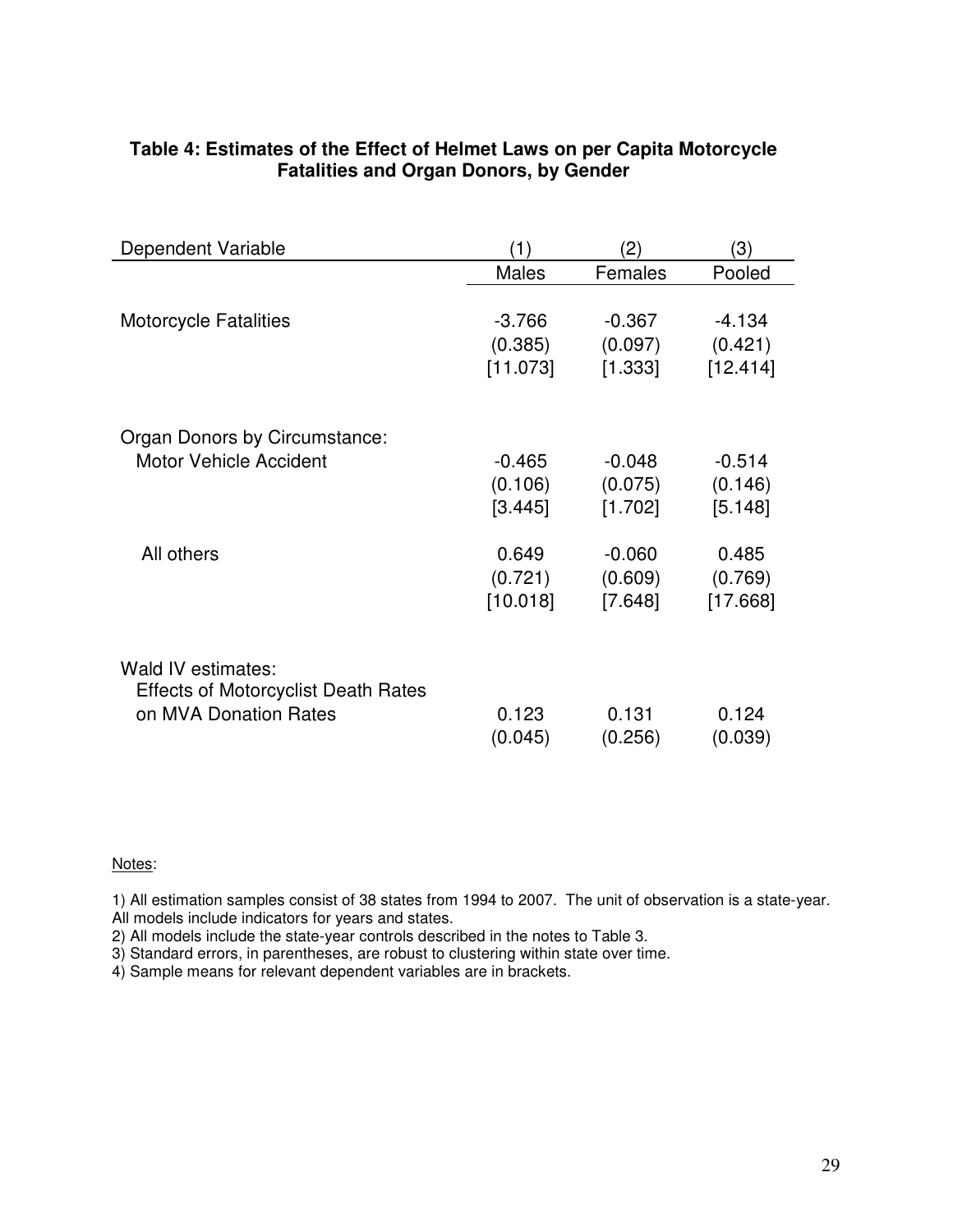



Note: Authors' calculations from FARS, OPTN and Department of Transportation data, 1994-2007.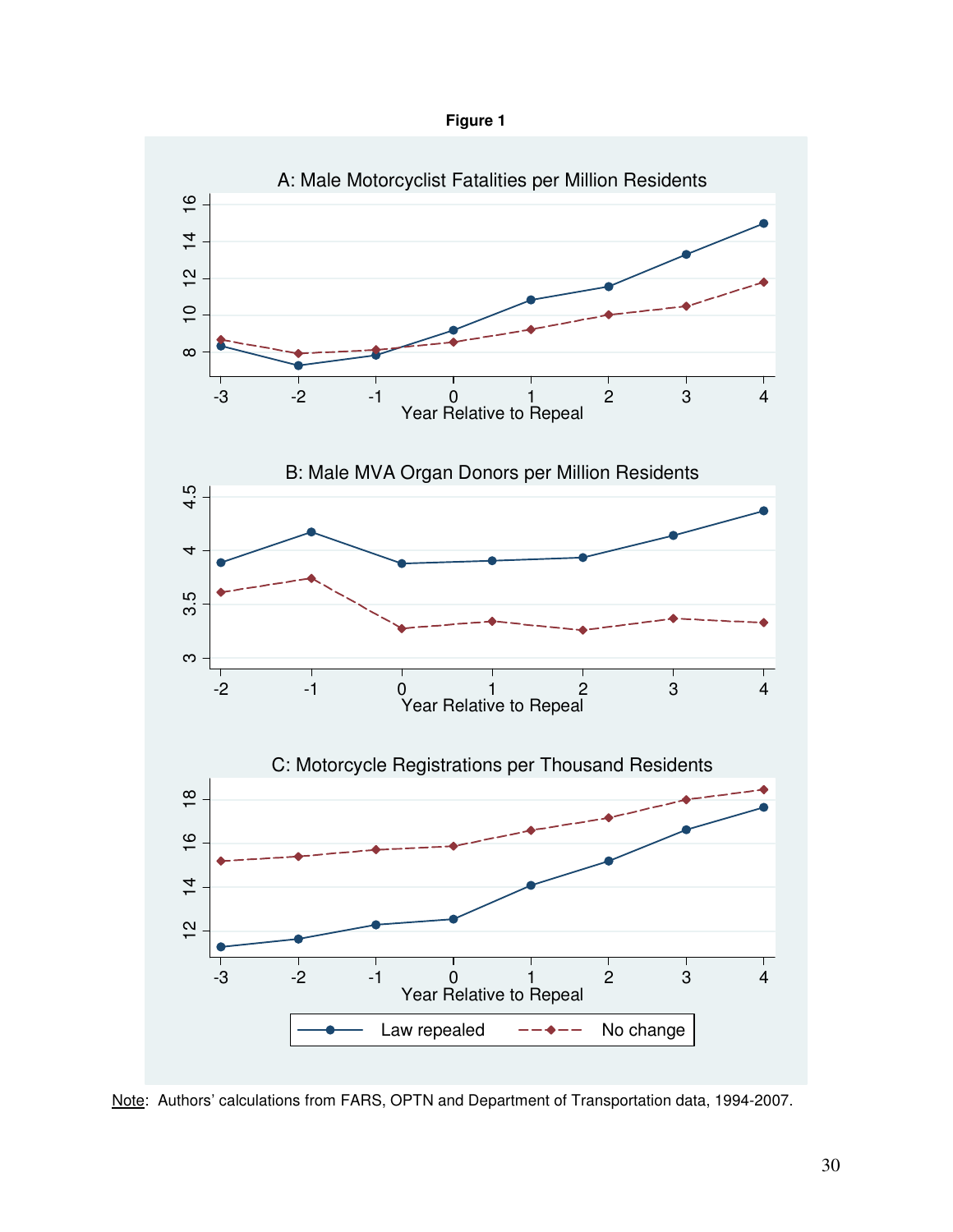

**Figure 2** 

Note: Authors' calculations from FARS and Department of Transportation data. Data are normed to 1 in the first full year of the law change.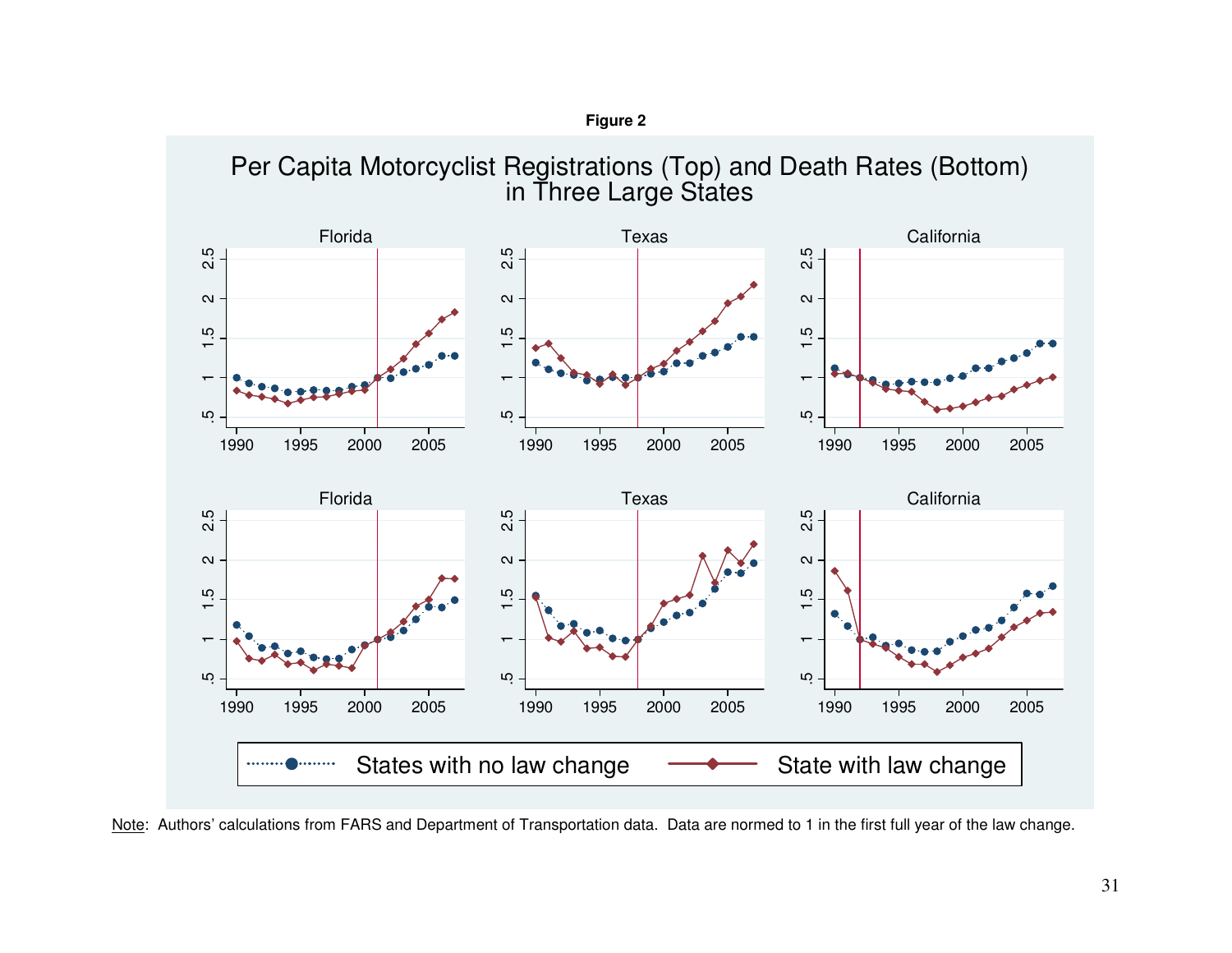| Year | None to Partial | Universal to Partial | <b>Partial to Universal</b> | <b>Partial to None</b> |
|------|-----------------|----------------------|-----------------------------|------------------------|
| 1994 |                 |                      |                             |                        |
| 1995 |                 |                      |                             | NH (9)                 |
| 1996 |                 |                      |                             |                        |
| 1997 |                 | AR (8), TX (9)       |                             |                        |
| 1998 |                 | KY(7)                |                             |                        |
| 1999 |                 | LA(8)                |                             |                        |
| 2000 |                 | FL(7)                |                             |                        |
| 2001 |                 |                      |                             |                        |
| 2002 |                 |                      |                             |                        |
| 2003 |                 | PA (9)               |                             |                        |
| 2004 |                 |                      | LA(8)                       |                        |
| 2005 |                 |                      |                             |                        |
| 2006 |                 |                      |                             |                        |
| 2007 | CO(7)           |                      |                             |                        |

# **Appendix Table 1 – Changes in State Helmet Laws, 1994-2007**

Notes: The month a law changed is in parentheses (where "1" denotes January, "2" denotes February, and so on). Source: Insurance Institute for Highway Safety: http://www.iihs.org/laws/default.aspx